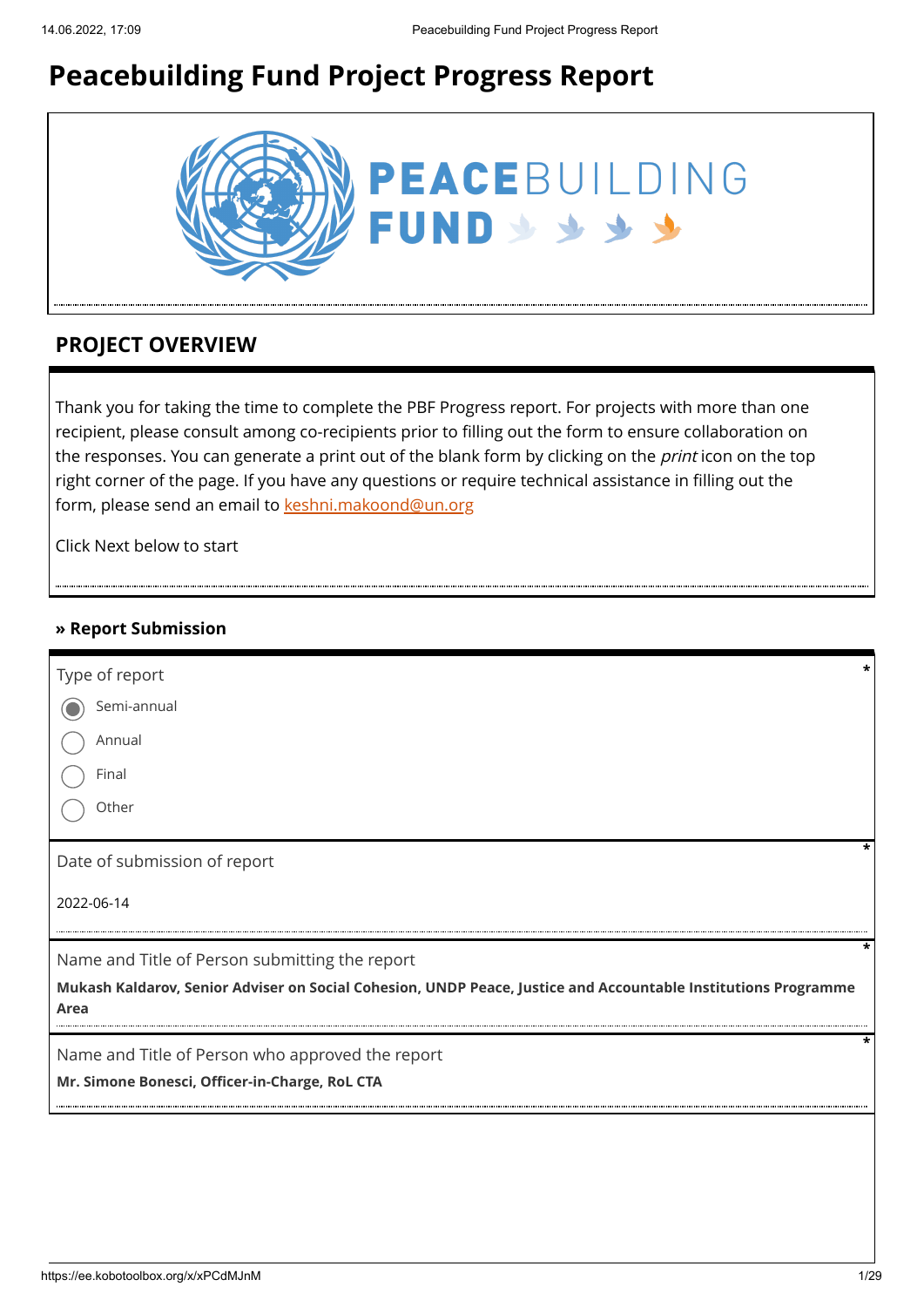$\Gamma$ 

| *<br>Have all fund recipients for this project contributed to the report?<br>yes<br>no                                                                                           |
|----------------------------------------------------------------------------------------------------------------------------------------------------------------------------------|
| *                                                                                                                                                                                |
| Did PBF Secretariat review the report?                                                                                                                                           |
| If there is no PBF secretariat in country, please select "Not applicable". If there is a PBF secretariat, you should normally ensure that they<br>have an opportunity to review. |
| yes                                                                                                                                                                              |
| no                                                                                                                                                                               |
| Not Applicable                                                                                                                                                                   |
|                                                                                                                                                                                  |

### **» Project Information and Geographical Scope**

yes  $\bigcirc$  no Is this a cross-border project? **\***

٦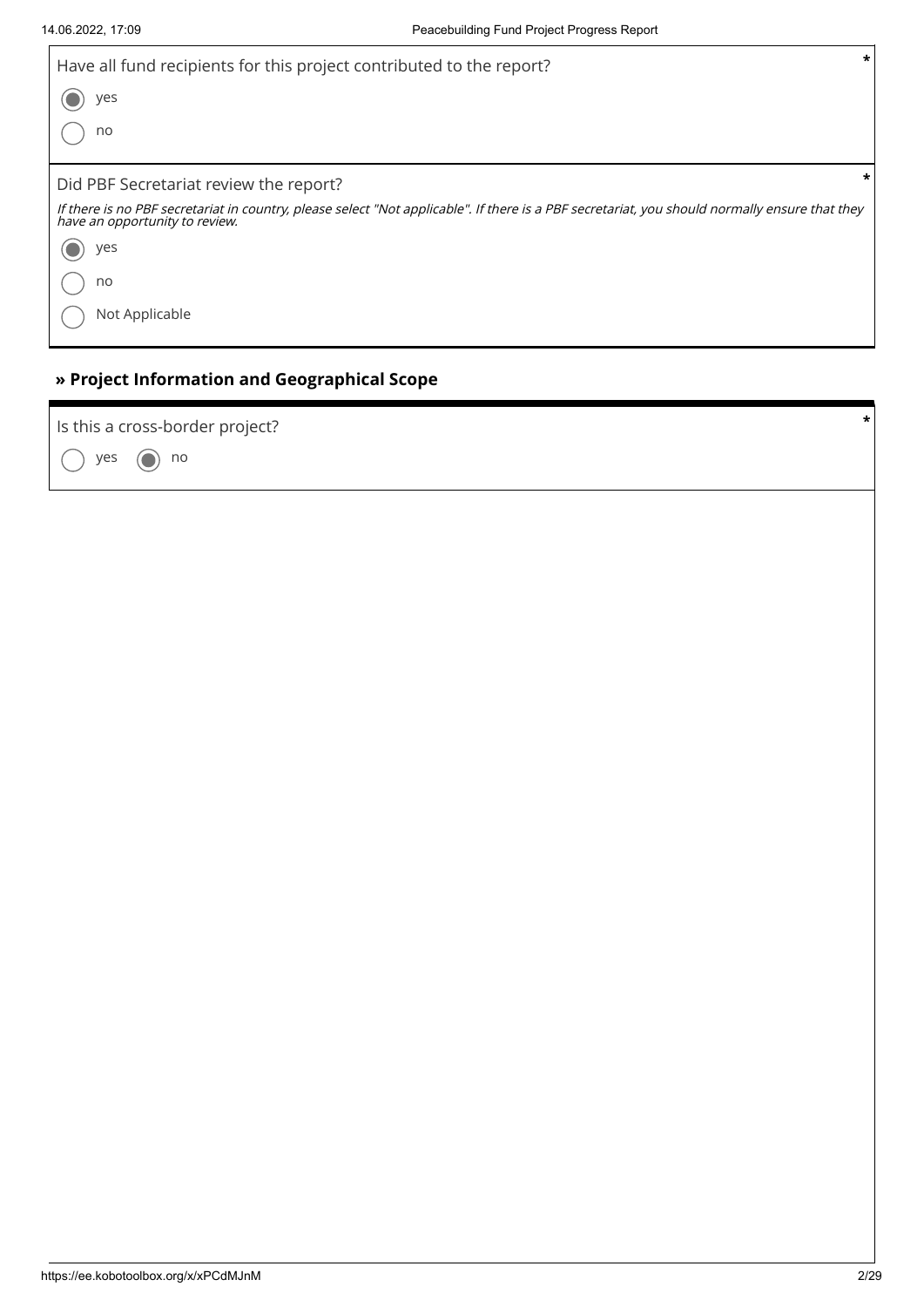#### 14.06.2022, 17:09 Peacebuilding Fund Project Progress Report

| Please select the geographical region in which the project is implemented                                                                            |                                                                                                                                                                   |                                                       |                                                                                                             |  |  |  |  |
|------------------------------------------------------------------------------------------------------------------------------------------------------|-------------------------------------------------------------------------------------------------------------------------------------------------------------------|-------------------------------------------------------|-------------------------------------------------------------------------------------------------------------|--|--|--|--|
| Asia and the Pacific                                                                                                                                 |                                                                                                                                                                   | Central & Southern Africa                             | East Africa                                                                                                 |  |  |  |  |
|                                                                                                                                                      | Europe and Central Asia                                                                                                                                           | Global                                                | Latin America and the Carribean                                                                             |  |  |  |  |
|                                                                                                                                                      | Middle East and North Africa                                                                                                                                      | <b>West Africa</b>                                    |                                                                                                             |  |  |  |  |
|                                                                                                                                                      | Country of project implementation                                                                                                                                 |                                                       |                                                                                                             |  |  |  |  |
| Kyrgyzstan                                                                                                                                           |                                                                                                                                                                   | Tajikistan                                            | Ukraine                                                                                                     |  |  |  |  |
| Uzbekistan                                                                                                                                           |                                                                                                                                                                   | Other, Specify                                        |                                                                                                             |  |  |  |  |
| Other, please secify                                                                                                                                 |                                                                                                                                                                   |                                                       |                                                                                                             |  |  |  |  |
| Project Title                                                                                                                                        |                                                                                                                                                                   |                                                       |                                                                                                             |  |  |  |  |
|                                                                                                                                                      |                                                                                                                                                                   |                                                       | 00118849: Empowering women and girls affected by migration for inclusive and peaceful community development |  |  |  |  |
|                                                                                                                                                      |                                                                                                                                                                   | 00108337: Communities resilient to violent ideologies |                                                                                                             |  |  |  |  |
|                                                                                                                                                      | 00108334: Inclusive governance and justice system for preventing violent extremism                                                                                |                                                       |                                                                                                             |  |  |  |  |
|                                                                                                                                                      | 00129739: Inclusive governance and shared identity for sustainable peace and development                                                                          |                                                       |                                                                                                             |  |  |  |  |
|                                                                                                                                                      | 00108374: PBF Secretariat support to JSC and PRF projects                                                                                                         |                                                       |                                                                                                             |  |  |  |  |
|                                                                                                                                                      | 00113043: Promoting Kyrgyzstan's youth cohesion and interaction towards Uzbekistan                                                                                |                                                       |                                                                                                             |  |  |  |  |
|                                                                                                                                                      | 00108336: Support to the prevention of radicalization to violence in prisons and probation settings                                                               |                                                       |                                                                                                             |  |  |  |  |
|                                                                                                                                                      | 00130462: Supporting young people's peacebuilding participation in Kyrgyzstan: integrating a youth-led mental<br>health and psychosocial support (MHPSS) approach |                                                       |                                                                                                             |  |  |  |  |
|                                                                                                                                                      | Other, Specify                                                                                                                                                    |                                                       |                                                                                                             |  |  |  |  |
|                                                                                                                                                      | 00119480: Empowering youth for a peaceful Tajikistan                                                                                                              |                                                       |                                                                                                             |  |  |  |  |
| Other, Specify                                                                                                                                       |                                                                                                                                                                   |                                                       |                                                                                                             |  |  |  |  |
|                                                                                                                                                      |                                                                                                                                                                   |                                                       | Write the 8 digit MPTFO number and Project Title exactly as it appears in the Project Document              |  |  |  |  |
| EXAMPLE: 00118938: Community-based prevention of violence and social cohesion using innovation for young people in displaced and<br>host communities |                                                                                                                                                                   |                                                       |                                                                                                             |  |  |  |  |
|                                                                                                                                                      |                                                                                                                                                                   |                                                       |                                                                                                             |  |  |  |  |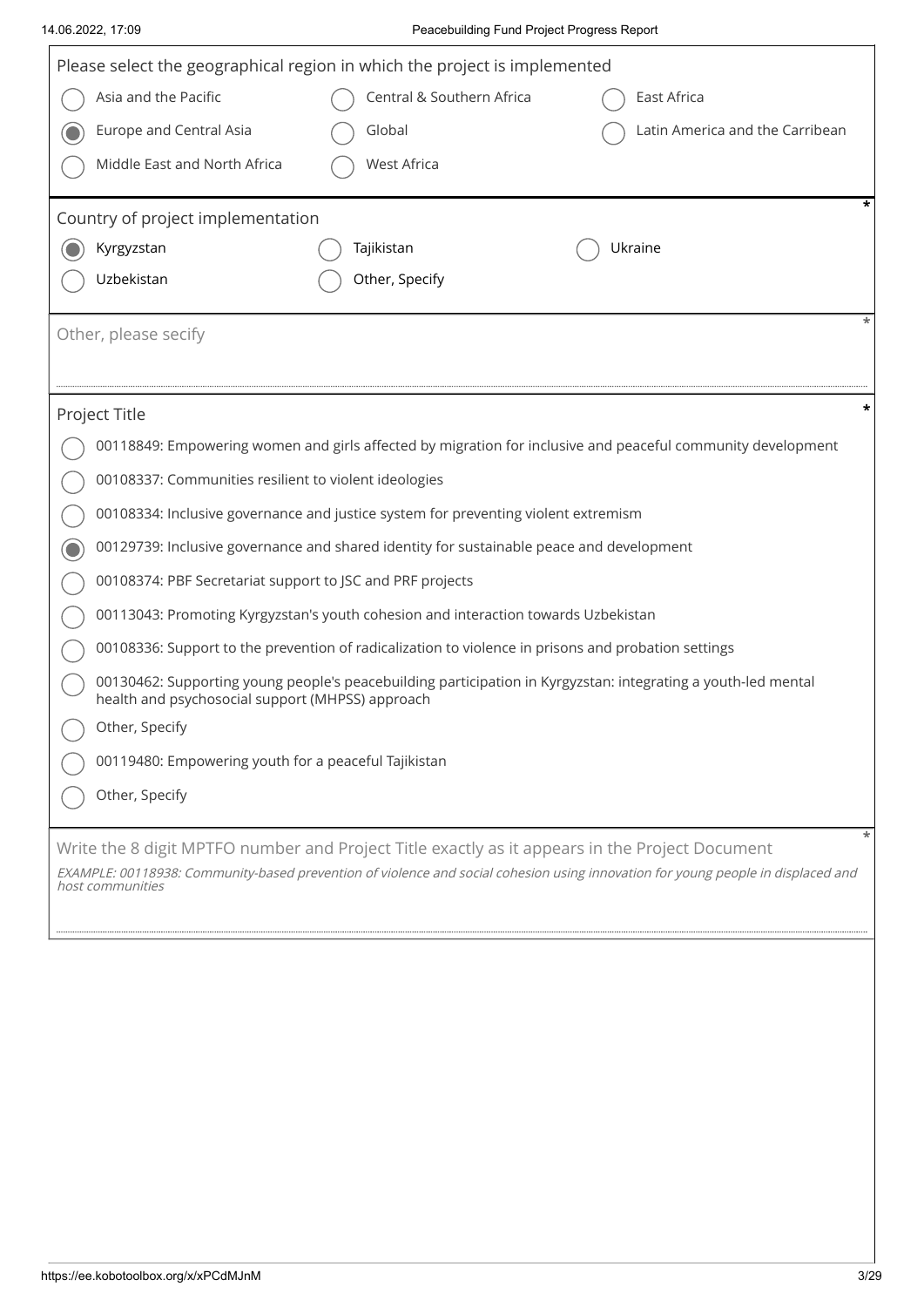| Please select the geographical region(s) in which the project is implemented                                                                                                                                                                                                                                                                 |   |
|----------------------------------------------------------------------------------------------------------------------------------------------------------------------------------------------------------------------------------------------------------------------------------------------------------------------------------------------|---|
| If the project you are looking for does not appear in the following question, please make sure that you have selected the correct regions.<br>A limited number of cross border projects span multiple geographic regions. For example, a cross border project between Niger and<br>Chad spans both West Africa and Central & Southern Africa |   |
| Asia and the Pacific<br>Central & Southern Africa<br>East Africa                                                                                                                                                                                                                                                                             |   |
| <b>Europe and Central Asia</b><br>Latin America and the Carribean<br>Global                                                                                                                                                                                                                                                                  |   |
| Middle East and North Africa<br>West Africa                                                                                                                                                                                                                                                                                                  |   |
| Please select the title of the project for which you are submitting the report                                                                                                                                                                                                                                                               |   |
| Write the 8 digit MPTFO numbers and Project Title exactly as it appears in the Project Document<br>EXAMPLE: 00129699/700: Supporting Cross-Border Cooperation for Increased Community Resilience and Social Cohesion in The Gambia<br>and Senegal                                                                                            |   |
| Please select the countries where this project is being implemented                                                                                                                                                                                                                                                                          |   |
| Other, Please specify                                                                                                                                                                                                                                                                                                                        |   |
| Project Start Date                                                                                                                                                                                                                                                                                                                           |   |
| 2021-12-16                                                                                                                                                                                                                                                                                                                                   |   |
| Project end Date                                                                                                                                                                                                                                                                                                                             |   |
| 2023-12-16                                                                                                                                                                                                                                                                                                                                   |   |
|                                                                                                                                                                                                                                                                                                                                              |   |
| Has this project received an extension?                                                                                                                                                                                                                                                                                                      | * |
| YES, Cost Extension                                                                                                                                                                                                                                                                                                                          |   |
| YES, No Cost Extension                                                                                                                                                                                                                                                                                                                       |   |
| YES, Both Cost and No Cost extensions                                                                                                                                                                                                                                                                                                        |   |
| NO, No Extensions                                                                                                                                                                                                                                                                                                                            |   |
| Will this project be requesting an extension?                                                                                                                                                                                                                                                                                                |   |
| YES, Cost Extension                                                                                                                                                                                                                                                                                                                          |   |
| YES, No Cost Extension                                                                                                                                                                                                                                                                                                                       |   |
| YES, Both Cost and No Cost extensions                                                                                                                                                                                                                                                                                                        |   |
| NO, No Extensions                                                                                                                                                                                                                                                                                                                            |   |
|                                                                                                                                                                                                                                                                                                                                              |   |

14.06.2022, 17:09 Peacebuilding Fund Project Progress Report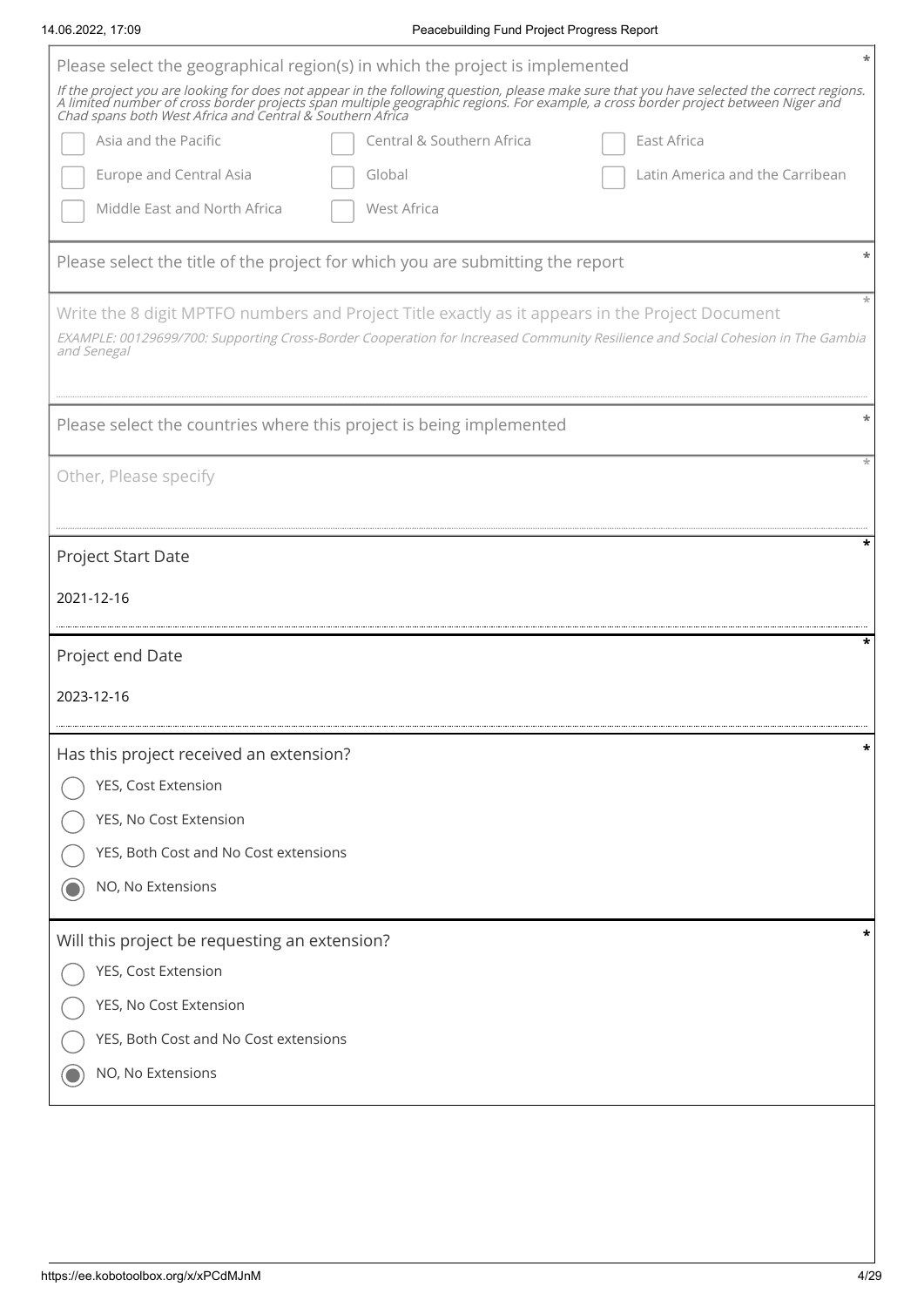$\mathbf{r}$ 

| $\star$<br>Is funding disbursed either into a national or regional trust fund |         |  |  |  |
|-------------------------------------------------------------------------------|---------|--|--|--|
| yes                                                                           |         |  |  |  |
| no                                                                            |         |  |  |  |
| If yes, please select which                                                   |         |  |  |  |
| National Trust Fund                                                           |         |  |  |  |
| Regional Trust Fund                                                           |         |  |  |  |
|                                                                               |         |  |  |  |
| <b>Recipients</b>                                                             |         |  |  |  |
| Is the lead recipient a UN agency or a non UN entity?                         | $\star$ |  |  |  |
| UN entity                                                                     |         |  |  |  |
| Non-UN Entity                                                                 |         |  |  |  |

| Please select the lead recipient                                                                         | *        |
|----------------------------------------------------------------------------------------------------------|----------|
| UNDP: United Nations Development Programme<br>IOM: International Organization for Migration              |          |
| <b>UNICEF: United Nations Children's Fund</b>                                                            |          |
| OHCHR: Office of the United Nations High Commissioner for Human Rights                                   |          |
| UNWOMEN: United Nations Entity for Gender Equality and the Empowerment of Women                          |          |
| UNHCR: United Nations High Commissioner for Refugees<br>UNFPA: United Nations Population Fund            |          |
| FAO: Food and Agriculture Organization<br>WFP: World Food Programme                                      |          |
| <b>UNHABITAT: United Nations Human Settlements Programme</b>                                             |          |
| UNESCO: United Nations Educational, Scientific and Cultural Organization                                 |          |
| ILO: International Labour Organization<br><b>UNEP: United Nations Environment Programme</b>              |          |
| WHO: World Health Organization<br>PAHO/WHO                                                               |          |
| UNODC: United Nations Office on Drugs and Crime<br><b>UNCDF: United Nations Capital Development Fund</b> |          |
| UNOPS: United Nations Office for Project Services                                                        |          |
| ITC: International Trade Centre<br>UNIDO: United Nations Industrial Development Organization             |          |
| <b>UNDPO</b><br>Other, Specify                                                                           |          |
|                                                                                                          | $^\star$ |
| Other, Please specify                                                                                    |          |
|                                                                                                          |          |
| Are there other recipients for this project?                                                             |          |
| No other recipients                                                                                      |          |
| Yes, other UN recipients only                                                                            |          |
| Yes, other non-UN recipients only                                                                        |          |
| Yes, both UN and non-UN recipients                                                                       |          |
|                                                                                                          |          |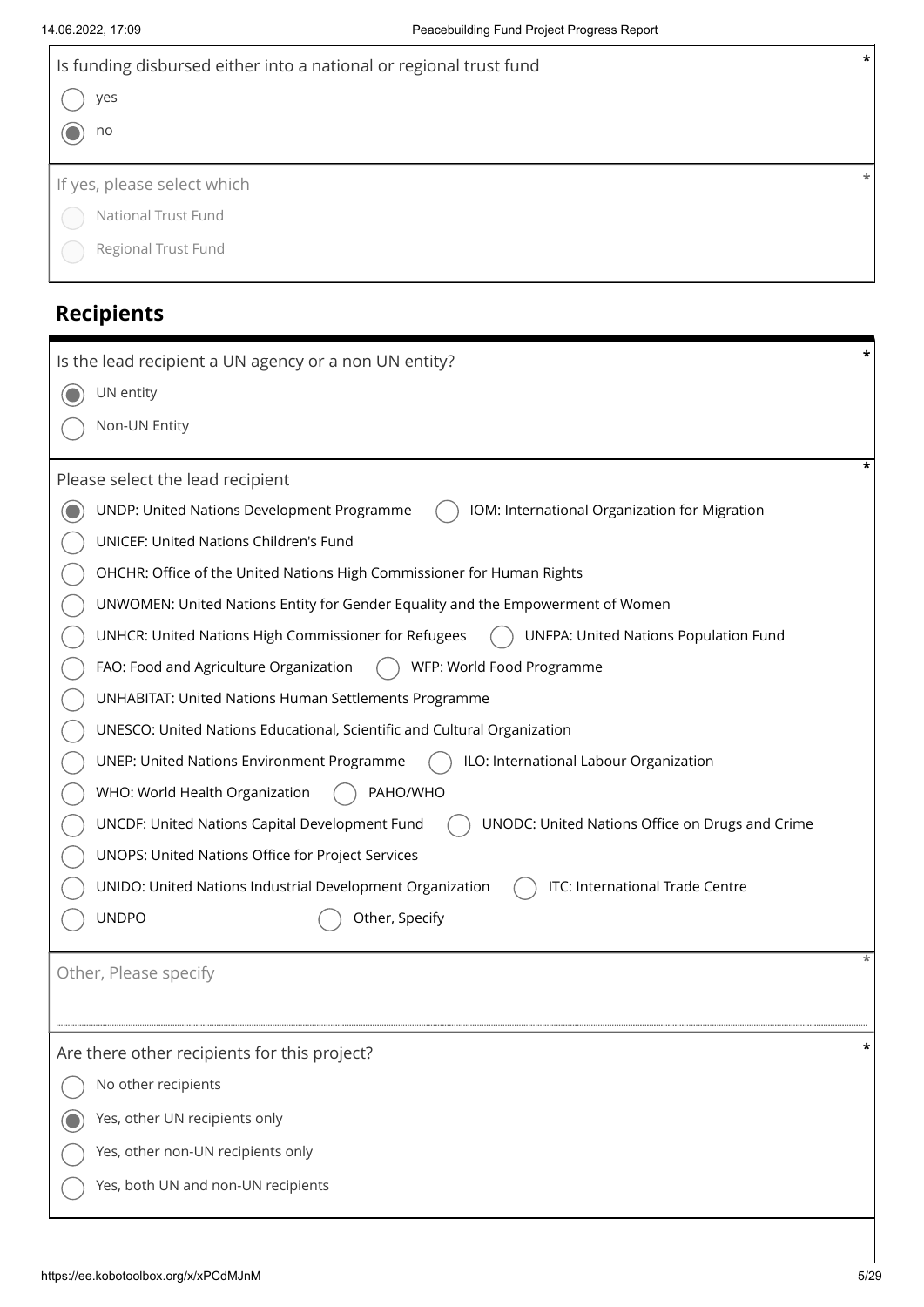| *<br>Please select other UN recipients recipients                                                 |
|---------------------------------------------------------------------------------------------------|
| UNDP: United Nations Development Programme<br>IOM: International Organization for Migration       |
| UNICEF: United Nations Children's Fund                                                            |
| OHCHR: Office of the United Nations High Commissioner for Human Rights                            |
| UNWOMEN: United Nations Entity for Gender Equality and the Empowerment of Women                   |
| UNHCR: United Nations High Commissioner for Refugees<br>UNFPA: United Nations Population Fund     |
| FAO: Food and Agriculture Organization<br>WFP: World Food Programme                               |
| UNHABITAT: United Nations Human Settlements Programme                                             |
| UNESCO: United Nations Educational, Scientific and Cultural Organization                          |
| <b>UNEP: United Nations Environment Programme</b><br>ILO: International Labour Organization       |
| WHO: World Health Organization<br>PAHO/WHO                                                        |
| UNODC: United Nations Office on Drugs and Crime<br>UNCDF: United Nations Capital Development Fund |
| UNOPS: United Nations Office for Project Services                                                 |
| ITC: International Trade Centre<br>UNIDO: United Nations Industrial Development Organization      |
| UN Department of Peace Operations<br>Other, Specify                                               |
|                                                                                                   |
| Other, Please specify                                                                             |
|                                                                                                   |
|                                                                                                   |
|                                                                                                   |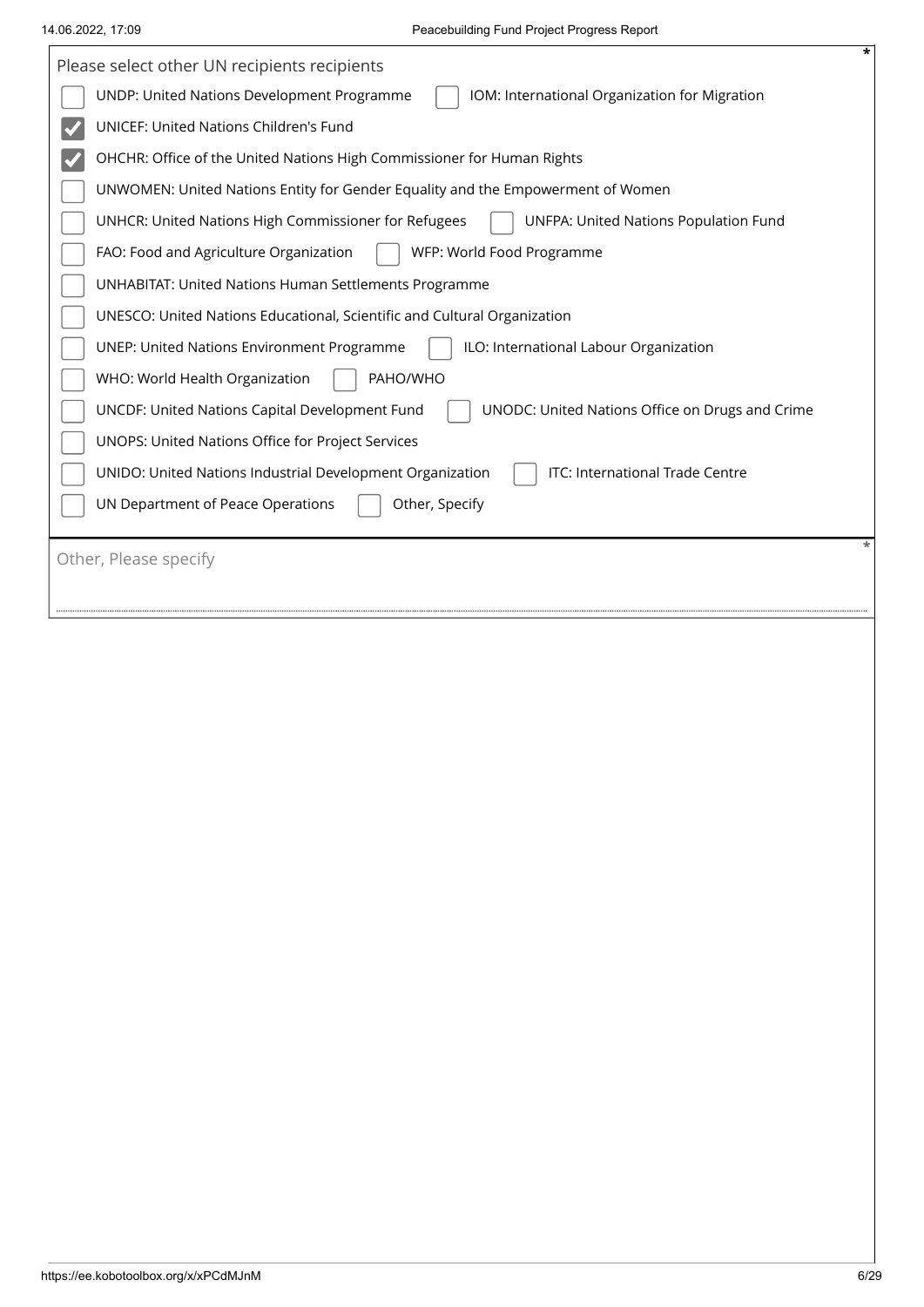#### 14.06.2022, 17:09 Peacebuilding Fund Project Progress Report

| Please select other non-UN recipients |                                                                     |                                                                                                   |                                                                         |  |  |  |  |
|---------------------------------------|---------------------------------------------------------------------|---------------------------------------------------------------------------------------------------|-------------------------------------------------------------------------|--|--|--|--|
|                                       | Action Aid                                                          |                                                                                                   | The African Centre for the Constructive Resolution of Disputes (ACCORD) |  |  |  |  |
|                                       | Agence de Coopération et de Recherche pour le Développement (ACORD) |                                                                                                   |                                                                         |  |  |  |  |
|                                       | American Friends Service Committee (AFSC)                           | Avocats Sans Frontières                                                                           |                                                                         |  |  |  |  |
|                                       | Avocats Sans Frontières Belgium                                     | Avocats sans frontières Canada                                                                    | Christian Aid Ireland                                                   |  |  |  |  |
|                                       | <b>CARE International UK</b>                                        | The Carter Center, Inc.                                                                           |                                                                         |  |  |  |  |
|                                       | Centre d'étude et de coopération internationale (CECI) - BF         |                                                                                                   | COIPRODEN                                                               |  |  |  |  |
|                                       | Concern Worldwide                                                   | CORDAID                                                                                           | CORD Burundi                                                            |  |  |  |  |
|                                       | DanChurchAid                                                        | Fundacion Estudios Superior (FESU)                                                                | Fund for Congolese Women                                                |  |  |  |  |
|                                       | Fundación Mi Sangre (FMS)                                           | Fundación Nacional para el Desarrollo de Honduras (FUNADEH)                                       |                                                                         |  |  |  |  |
|                                       | Fundación para la Libertad de Prensa (FLIP)                         | <b>HELVETAS Swiss Intercooperation</b>                                                            |                                                                         |  |  |  |  |
|                                       | Humanity & Inclusion (HI)                                           | Instituto Holandes para Democracia Multipartidaria (NIMD)                                         |                                                                         |  |  |  |  |
|                                       | International Alert                                                 | Interpeace                                                                                        | Kvinna till Kvinna Foundation                                           |  |  |  |  |
|                                       | Life and Peace Institute (LPI)                                      |                                                                                                   |                                                                         |  |  |  |  |
|                                       |                                                                     | (MDG-EISA) Institut Electoral pour une Démocratie Durable en Afrique (EISA), bureau de Madagascar |                                                                         |  |  |  |  |
|                                       | Mercy Corps                                                         | MSIS-TATAO                                                                                        | Norwegian Refugee Council (NRC)                                         |  |  |  |  |
|                                       | ONG AZHAR                                                           | OXFAM                                                                                             | Peace Direct                                                            |  |  |  |  |
|                                       | PNG UN Country Fund                                                 | Red de Instituciones por los Derechos de la Niñez                                                 |                                                                         |  |  |  |  |
|                                       | Sampan'Asa Momba ny Fampandrosoana (SAF/FJKM)                       | Saferworld                                                                                        |                                                                         |  |  |  |  |
|                                       | Search for Common Ground (SFCG)                                     | SismaMujer                                                                                        | Tearfund                                                                |  |  |  |  |
|                                       | Trocaire                                                            | World Vision International                                                                        | World Vision Myanmar                                                    |  |  |  |  |
|                                       | <b>ZOA</b>                                                          | Other, Please specify                                                                             |                                                                         |  |  |  |  |
|                                       | Other, Please specify                                               |                                                                                                   | $^\ast$                                                                 |  |  |  |  |

# **Financial Reporting**

### **» Delivery by Recipient**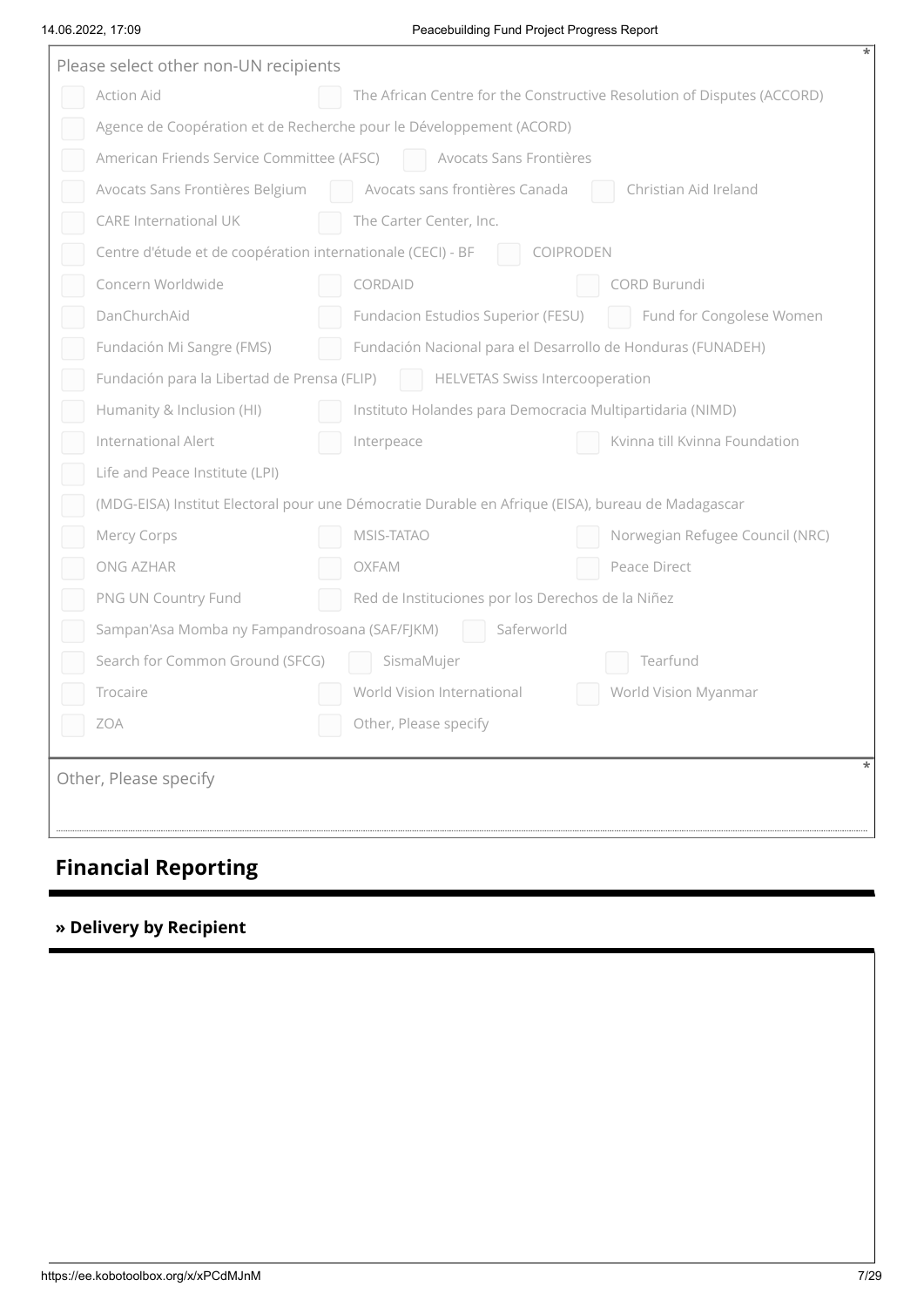| Please enter the total amounts in US dollars allocated to each recipient organization<br>Please enter the original budget amount, amount transferred to date and estimated<br>expenditure by recipient.<br>Please make sure you enter the correct amount. All values should be entered in US Dollars<br>For cross-border projects, group the amounts by agency, even if different country offices are involved.<br>You will have the opportunity to share a more detailed budget in the next section. |                                                                                             |
|-------------------------------------------------------------------------------------------------------------------------------------------------------------------------------------------------------------------------------------------------------------------------------------------------------------------------------------------------------------------------------------------------------------------------------------------------------------------------------------------------------|---------------------------------------------------------------------------------------------|
|                                                                                                                                                                                                                                                                                                                                                                                                                                                                                                       |                                                                                             |
|                                                                                                                                                                                                                                                                                                                                                                                                                                                                                                       |                                                                                             |
|                                                                                                                                                                                                                                                                                                                                                                                                                                                                                                       |                                                                                             |
|                                                                                                                                                                                                                                                                                                                                                                                                                                                                                                       |                                                                                             |
| Recipients<br><b>Expenditure</b><br><b>Total Project</b><br><b>Transfers to</b><br><b>Budget</b><br>date<br>to date<br>$\sin US\$<br>(in US \$)<br>(in US \$)<br>Please enter the total<br><i>Please enter the<br/>approximate amount<br/>spent to date in US<br/>dollars</i><br>Please enter the total<br>amount transferred to<br>each recipient to date in<br>US Dollars<br>budget as is in the<br>budget as is in the<br>project document in US<br>Dollars                                        | Implementati<br>on rate as a<br>percentage of<br>total budget<br>(calculated automatically) |
| UNDP:<br><b>United</b><br><b>Nations</b><br>Developmen<br>1150000<br>62463,57<br>805000<br>Programme                                                                                                                                                                                                                                                                                                                                                                                                  | 5.43%                                                                                       |
| $\frac{1}{4.18\%}$<br>UNICEF:                                                                                                                                                                                                                                                                                                                                                                                                                                                                         |                                                                                             |
| <b>United</b><br><b>Nations</b><br>850000<br>595000<br>35555,66<br><b>Children's</b><br><b>Fund</b>                                                                                                                                                                                                                                                                                                                                                                                                   |                                                                                             |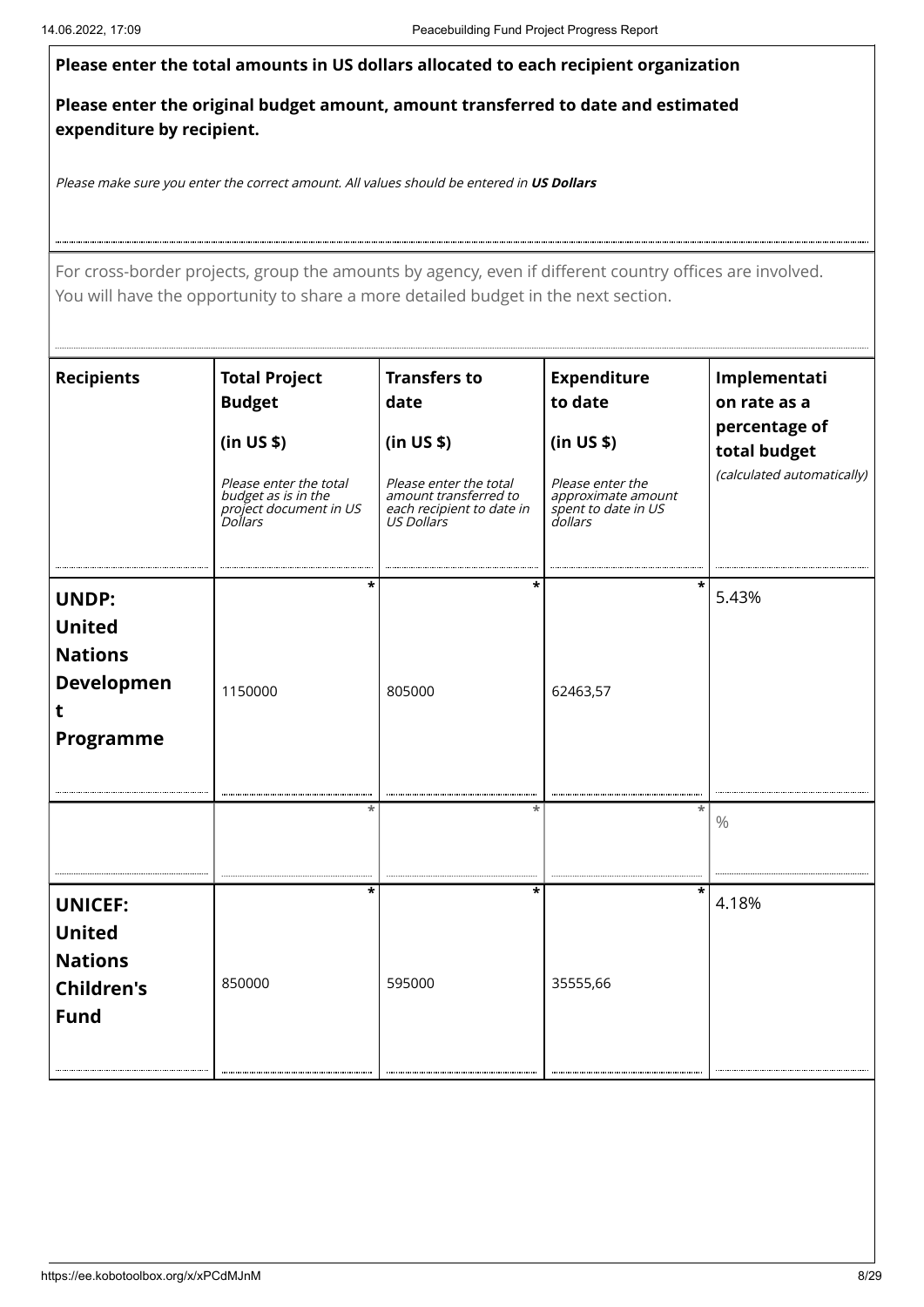| OHCHR:                                                                                                     | *          | $\star$    | $\star$     | 11.16%   |
|------------------------------------------------------------------------------------------------------------|------------|------------|-------------|----------|
| Office of the<br><b>United</b><br><b>Nations</b><br>High<br>Commission<br>er for<br><b>Human</b><br>Rights | 1000000    | 700000     | 111550,01   |          |
|                                                                                                            | $\ast$     | $\ast$     | $\star$     | $\%$     |
|                                                                                                            | $^\star$   | $^\ast$    | $\ast$      | $\%$     |
|                                                                                                            | $\ast$     | $\ast$     | $\ast$      | $\%$     |
|                                                                                                            | <br>$\ast$ | $\ast$     | $\star$     | $\%$     |
|                                                                                                            | $\ast$     | $\ast$     | $\star$     | $\%$     |
|                                                                                                            | *          | $^\star$   | $\ast$      | <br>$\%$ |
|                                                                                                            | $\ast$     | $\ast$     | $\ast$      | $\%$     |
|                                                                                                            | <br>*      | <br>$\ast$ | <br>$\star$ | $\%$     |
|                                                                                                            | *          | $^\ast$    | $\ast$      | $\%$     |
|                                                                                                            | $^\ast$    | $^\ast$    | $\ast$      | $\%$     |
|                                                                                                            | $^\ast$    | $^\ast$    | $\ast$      | $\%$     |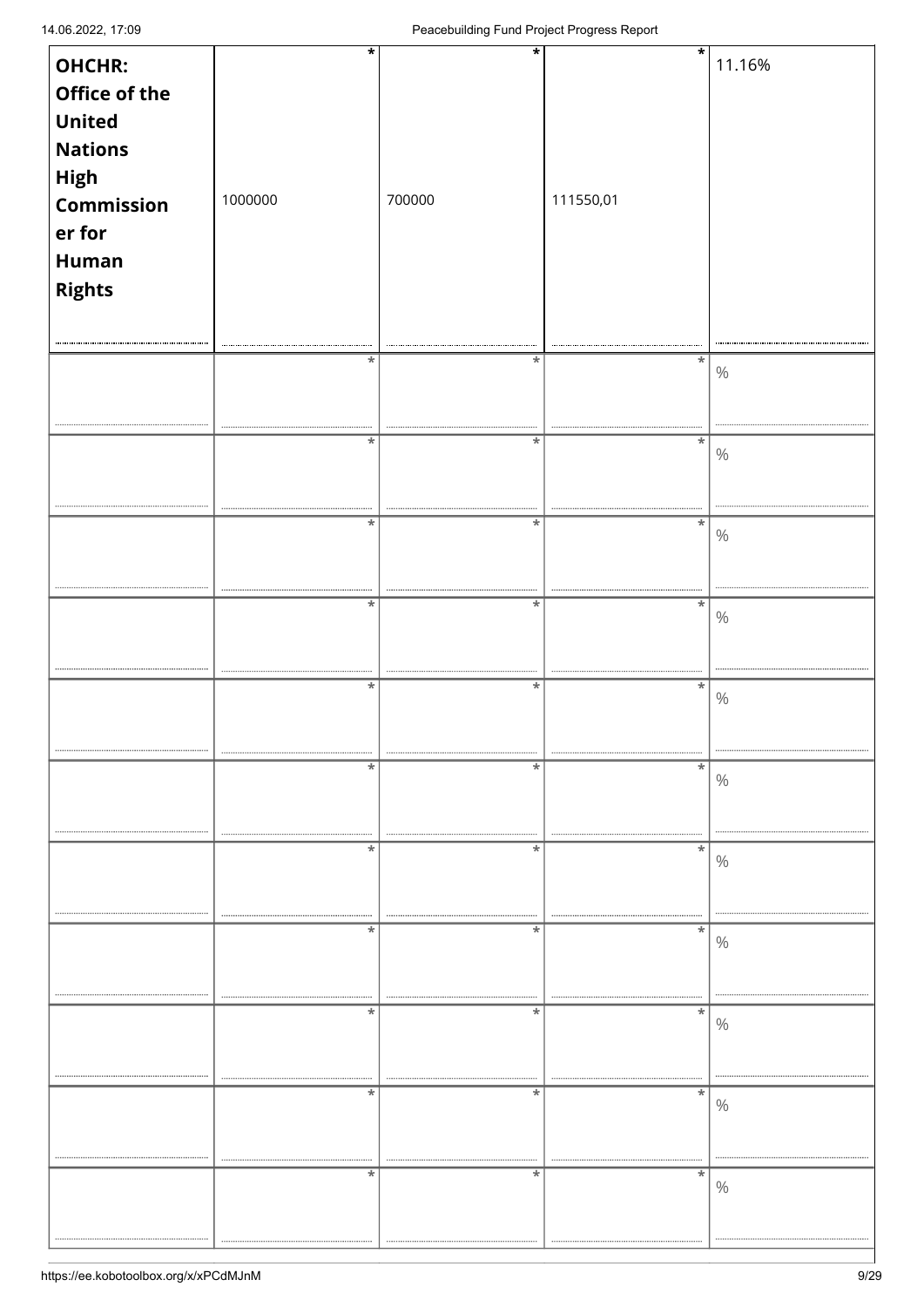|                                       |                               | *                                                                                                                                                                            | *         | *<br>$\%$                                                                                                                                                                                          |
|---------------------------------------|-------------------------------|------------------------------------------------------------------------------------------------------------------------------------------------------------------------------|-----------|----------------------------------------------------------------------------------------------------------------------------------------------------------------------------------------------------|
| <b>TOTAL</b>                          | 3000000                       | 2100000                                                                                                                                                                      | 209569.24 | <b>6.99</b><br>%                                                                                                                                                                                   |
|                                       |                               |                                                                                                                                                                              |           |                                                                                                                                                                                                    |
| Correct                               | Incorrect                     | The approximate implementation rate as percentage of total project budget based on the values<br>entered in the above matrix is 6.99%. Can you confirm that this is correct? |           |                                                                                                                                                                                                    |
|                                       |                               | If it is incorrect, please enter the approximate implementation rate as a %                                                                                                  |           |                                                                                                                                                                                                    |
|                                       | » Gender-responsive Budgeting |                                                                                                                                                                              |           |                                                                                                                                                                                                    |
| empowerment (GEWE)?<br>50,67          |                               | Indicate what <b>percentage (%)</b> of the budget contributes to gender equality or women's                                                                                  |           |                                                                                                                                                                                                    |
| this is correct?                      |                               |                                                                                                                                                                              |           | The dollar amount of the budget contributing to Gender Equality and Women's Empowerment (GEWE)<br>based on percentage entered above and total project budget is US \$1520100. Can you confirm that |
| Correct                               | Incorrect                     |                                                                                                                                                                              |           |                                                                                                                                                                                                    |
|                                       |                               | If it is incorrect, please enter the budget amount allocated to GEWE in US Dollars                                                                                           |           |                                                                                                                                                                                                    |
|                                       |                               |                                                                                                                                                                              |           |                                                                                                                                                                                                    |
|                                       |                               |                                                                                                                                                                              |           |                                                                                                                                                                                                    |
|                                       |                               |                                                                                                                                                                              |           |                                                                                                                                                                                                    |
| https://ee.kobotoolbox.org/x/xPCdMJnM |                               |                                                                                                                                                                              |           | 10/29                                                                                                                                                                                              |

# **» Gender-responsive Budgeting**

| Indicate what <b>percentage (%)</b> of the budget contributes to gender equality or women's<br>empowerment (GEWE)?                                                                                                     |  |  |  |  |
|------------------------------------------------------------------------------------------------------------------------------------------------------------------------------------------------------------------------|--|--|--|--|
| 50,67                                                                                                                                                                                                                  |  |  |  |  |
| The dollar amount of the budget contributing to Gender Equality and Women's Empowerment (GEWE)<br>based on percentage entered above and total project budget is US \$1520100. Can you confirm that<br>this is correct? |  |  |  |  |
| Incorrect<br>Correct                                                                                                                                                                                                   |  |  |  |  |
| If it is incorrect, please enter the <i>budget amount</i> allocated to GEWE in US Dollars                                                                                                                              |  |  |  |  |
|                                                                                                                                                                                                                        |  |  |  |  |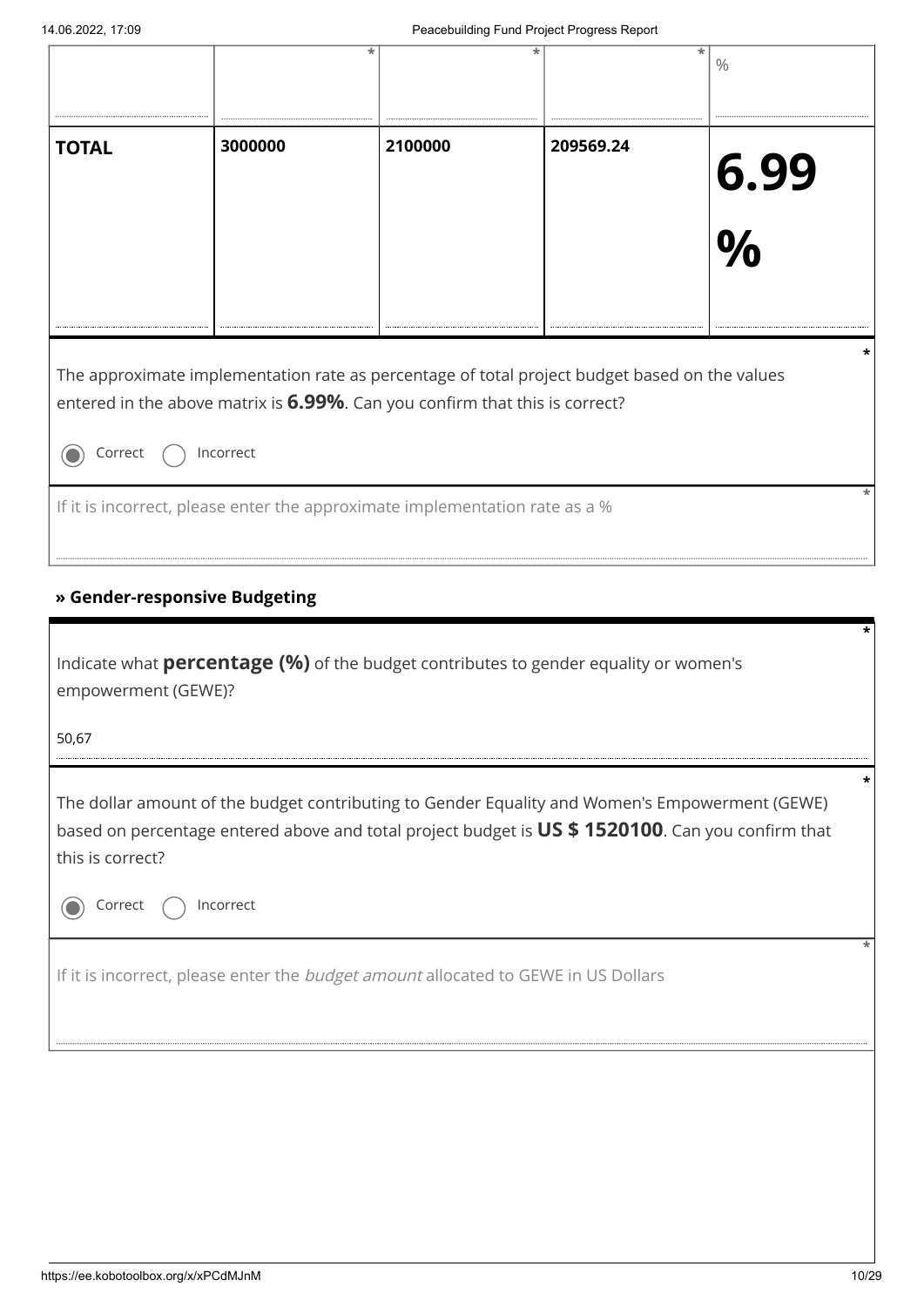

# **Project Markers**

| Please select the Gender Marker Associated with this project                                                                                                                       | * |
|------------------------------------------------------------------------------------------------------------------------------------------------------------------------------------|---|
| Score 1 for projects that contribute in some way to gender equality, but not significantly (less than 30% of the total<br>budget for GEWE)                                         |   |
| Score 2 for projects that have gender equality as a significant objective and allocate between 30 and 79% of the total<br>project budget to GEWE                                   |   |
| Score 3 for projects that have gender equality as a principal objective and allocate at least 80% of the total project<br>budget to Gender Equality and Women's Empowerment (GEWE) |   |
|                                                                                                                                                                                    |   |
| Please select the Risk Marker Associated with this project                                                                                                                         |   |
| Risk marker $0 =$ low risk to achieving outcomes                                                                                                                                   |   |
| Risk marker 1 = medium risk to achieving outcomes                                                                                                                                  |   |
| Risk marker 2 = high risk to achieving outcomes                                                                                                                                    |   |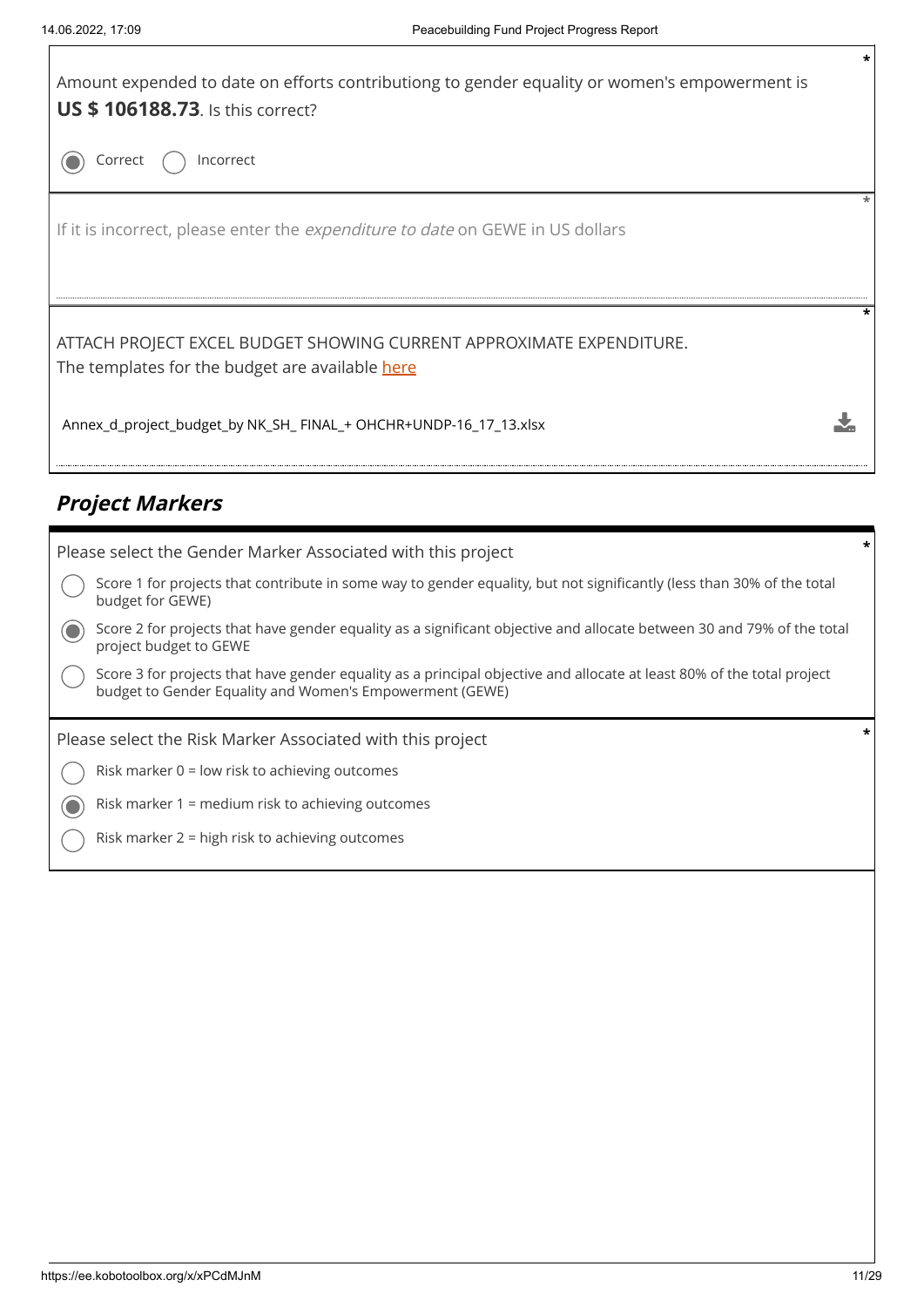| Please select the PBF Focus Area associated with this project                     | $\ast$ |
|-----------------------------------------------------------------------------------|--------|
| (1.1) Security Sector Reform                                                      |        |
| (1.2) Rule of Law                                                                 |        |
| (1.3) Demobilisation, Disarmament and Reintegration                               |        |
| (1.4) Political Dialogue                                                          |        |
| (2.1) National reconciliation                                                     |        |
| (2.2) Democratic Governance                                                       |        |
| (2.3) Conflict prevention/management                                              |        |
| (3.1) Employment                                                                  |        |
| (3.2) Equitable access to social services                                         |        |
| (4.1) Strengthening of essential national state capacity                          |        |
| (4.2) Extension of state authority/Local Administration                           |        |
| (4.3) Governance of peacebuilding resources (including PBF Secretariats)          |        |
| Is the project part of one or more PBF priority windows?<br>Select all that apply | *      |
| Gender promotion initiative                                                       |        |
| Youth promotion initiative                                                        |        |
| Transition from UN or regional peacekeeping or special political missions         |        |
| Cross-border or regional project                                                  |        |
| None                                                                              |        |

# **PART I: OVERALL PROJECT PROGRESS**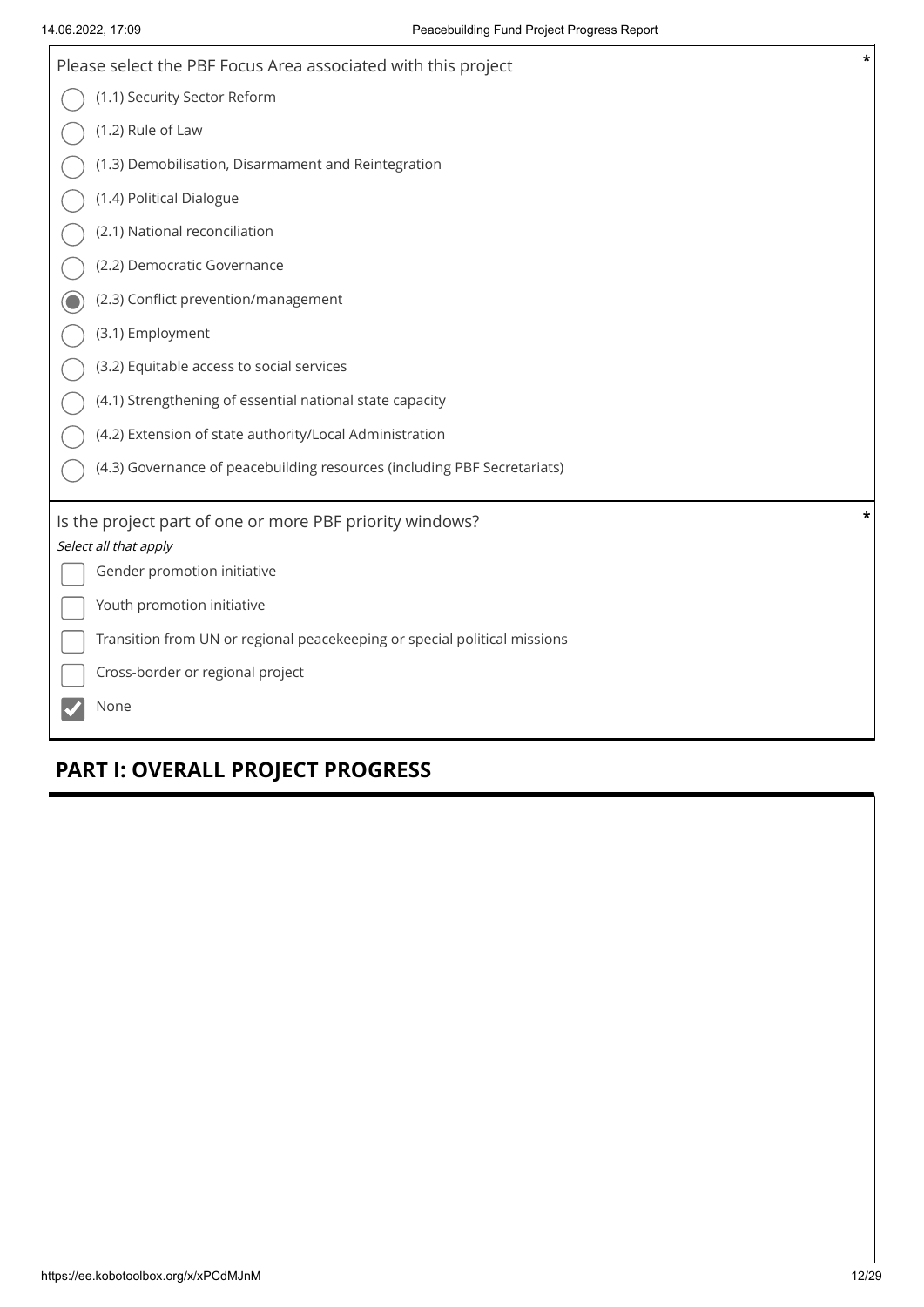NOTES FOR COMPLETING THE REPORT:

- Avoid acronyms and UN jargon, use general /common language.
- Report on what has been achieved in the reporting period, not what the project aims to do.
- Be as concrete as possible. Avoid theoretical, vague or conceptual discourse.
- Ensure the analysis and project progress assessment is gender and age sensitive.
- If relevant, please include any COVID-19 related considerations, adjustments and results and respond to section IV. **(This section is optional)**

Briefly outline the *status of the project* in terms of implementation cycle, including whether preliminary/preparatory activities have been completed (i.e. contracting of partners, staff recruitment, etc.)

Please limit your response to 1500 characters including spaces.

**The project's preparatory activities have been completed to ensure cohesiveness and jointness of further project implementation phase.** 

**The RUNOs established a joint working group (JWG) to regularly discuss the project's trajectory, status, ways forward, risks, etc. Series of consultations of the JWG with national and international counterparts yielded in development of the detailed two-year AWP that is responsive to the needs of multiple stakeholders and in line with Kyrgyz Jarany concept. Two-year AWP was presented and agreed at the JSC on May 17, 2022.** 

**The RUNOs established M&E and Communication groups, which developed joint plans to guide the project in the respective areas during implementation. With facilitation of the Peace Nexus, a joint M&E plan completed through series of workshops with participation of multiple stakeholders. Since the joint M&E plan has been agreed with national stakeholders, the project will launch base-line survey by taking into account the indicators of the baseline survey planned under the Kyrgyz Jarany Action Plan.** 

**The project's scoping missions to target locations identified entry points for collaborative programming with regards to U-Report, awareness raising activities, human rights and diversity and identified youth-led organizations, young activists and people with disabilities to engage for project activities.**

Summarize the main structural, institutional or societal level change the project has contributed to. This is not anecdotal evidence or a list of individual outputs, but a description of progress made toward the main purpose of the project

FOR PROJECTS WITHIN SIX MONTHS OF COMPLETION ONLY; (1500 character limit) **Not applicable at this stage**

# **PART II: RESULT PROGRESS BY PROJECT OUTCOME**

**\***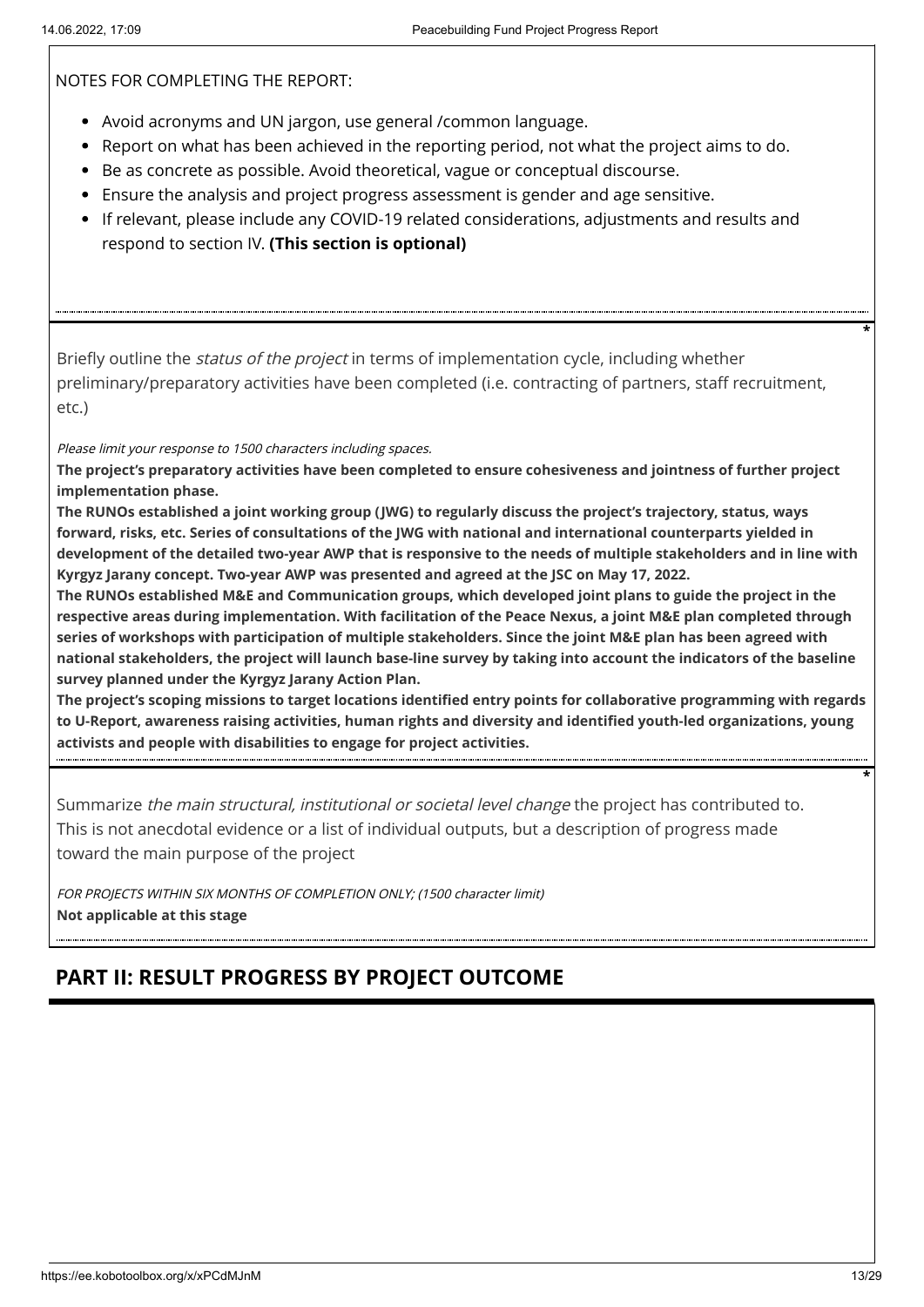$\Gamma$ 

| Describe overall progress under each Outcome made during the reporting period (for June reports:<br>January-June; for November reports: January-November; for final reports: full project duration).<br>Do not list individual activities. If the project is starting to make/has made a difference at the outcome<br>level, provide specific evidence for the progress (quantitative and qualitative) and explain how it<br>impacts the broader political and peacebuilding context.<br>• "On track" refers to the timely completion of outputs as indicated in the workplan.<br>"On track with peacebuilding results" refers to higher-level changes in the conflict or peace<br>factors that the project is meant to contribute to. These effects are more likely in mature<br>projects than in newer ones. |  |  |  |  |  |  |  |
|----------------------------------------------------------------------------------------------------------------------------------------------------------------------------------------------------------------------------------------------------------------------------------------------------------------------------------------------------------------------------------------------------------------------------------------------------------------------------------------------------------------------------------------------------------------------------------------------------------------------------------------------------------------------------------------------------------------------------------------------------------------------------------------------------------------|--|--|--|--|--|--|--|
| How many OUTCOMES does this project have                                                                                                                                                                                                                                                                                                                                                                                                                                                                                                                                                                                                                                                                                                                                                                       |  |  |  |  |  |  |  |
| 4 5<br>$\overline{\mathbf{3}}$<br>6<br>more than 8.<br>$\overline{2}$<br>$\overline{7}$<br>8                                                                                                                                                                                                                                                                                                                                                                                                                                                                                                                                                                                                                                                                                                                   |  |  |  |  |  |  |  |
| Please write out the project outcomes as they are in the project results framework found in the project<br>document                                                                                                                                                                                                                                                                                                                                                                                                                                                                                                                                                                                                                                                                                            |  |  |  |  |  |  |  |
| Outcome 1:                                                                                                                                                                                                                                                                                                                                                                                                                                                                                                                                                                                                                                                                                                                                                                                                     |  |  |  |  |  |  |  |
| A greater sense of shared and inclusive civic identity and trust enhanced through inter-group dialogue, inclusive and<br>accountable governance and stronger capacities for prevention and peacebuilding                                                                                                                                                                                                                                                                                                                                                                                                                                                                                                                                                                                                       |  |  |  |  |  |  |  |
| Outcome 2:                                                                                                                                                                                                                                                                                                                                                                                                                                                                                                                                                                                                                                                                                                                                                                                                     |  |  |  |  |  |  |  |
| Outcome 3:                                                                                                                                                                                                                                                                                                                                                                                                                                                                                                                                                                                                                                                                                                                                                                                                     |  |  |  |  |  |  |  |
| Outcome 4:                                                                                                                                                                                                                                                                                                                                                                                                                                                                                                                                                                                                                                                                                                                                                                                                     |  |  |  |  |  |  |  |
| Outcome 5:                                                                                                                                                                                                                                                                                                                                                                                                                                                                                                                                                                                                                                                                                                                                                                                                     |  |  |  |  |  |  |  |
| Outcome 6:                                                                                                                                                                                                                                                                                                                                                                                                                                                                                                                                                                                                                                                                                                                                                                                                     |  |  |  |  |  |  |  |
| Outcome 7:                                                                                                                                                                                                                                                                                                                                                                                                                                                                                                                                                                                                                                                                                                                                                                                                     |  |  |  |  |  |  |  |
|                                                                                                                                                                                                                                                                                                                                                                                                                                                                                                                                                                                                                                                                                                                                                                                                                |  |  |  |  |  |  |  |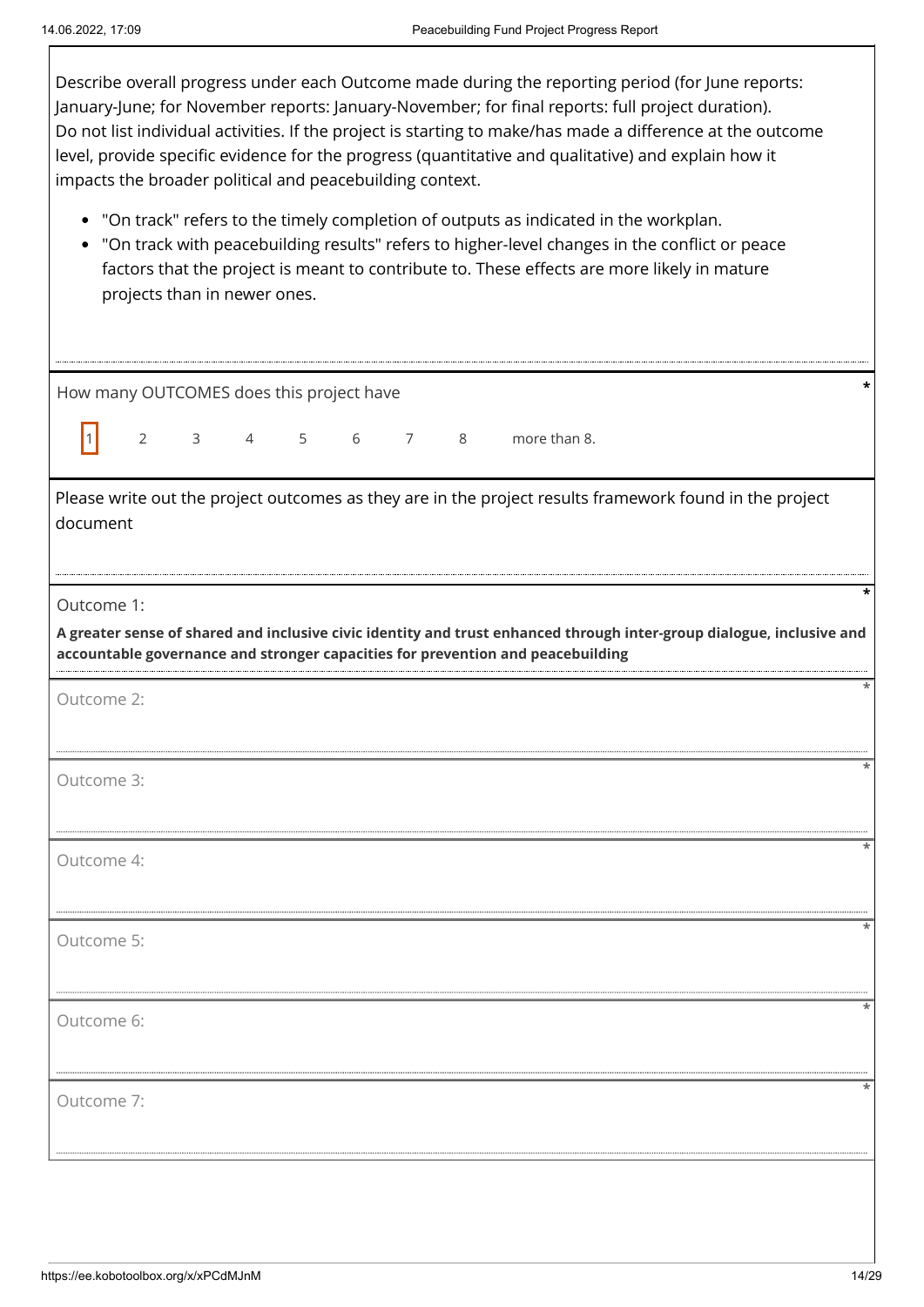Outcome 8:

#### Additional Outcomes

If the project has more than 8 outcomes, please enumerate the remaining outcomes here

**\***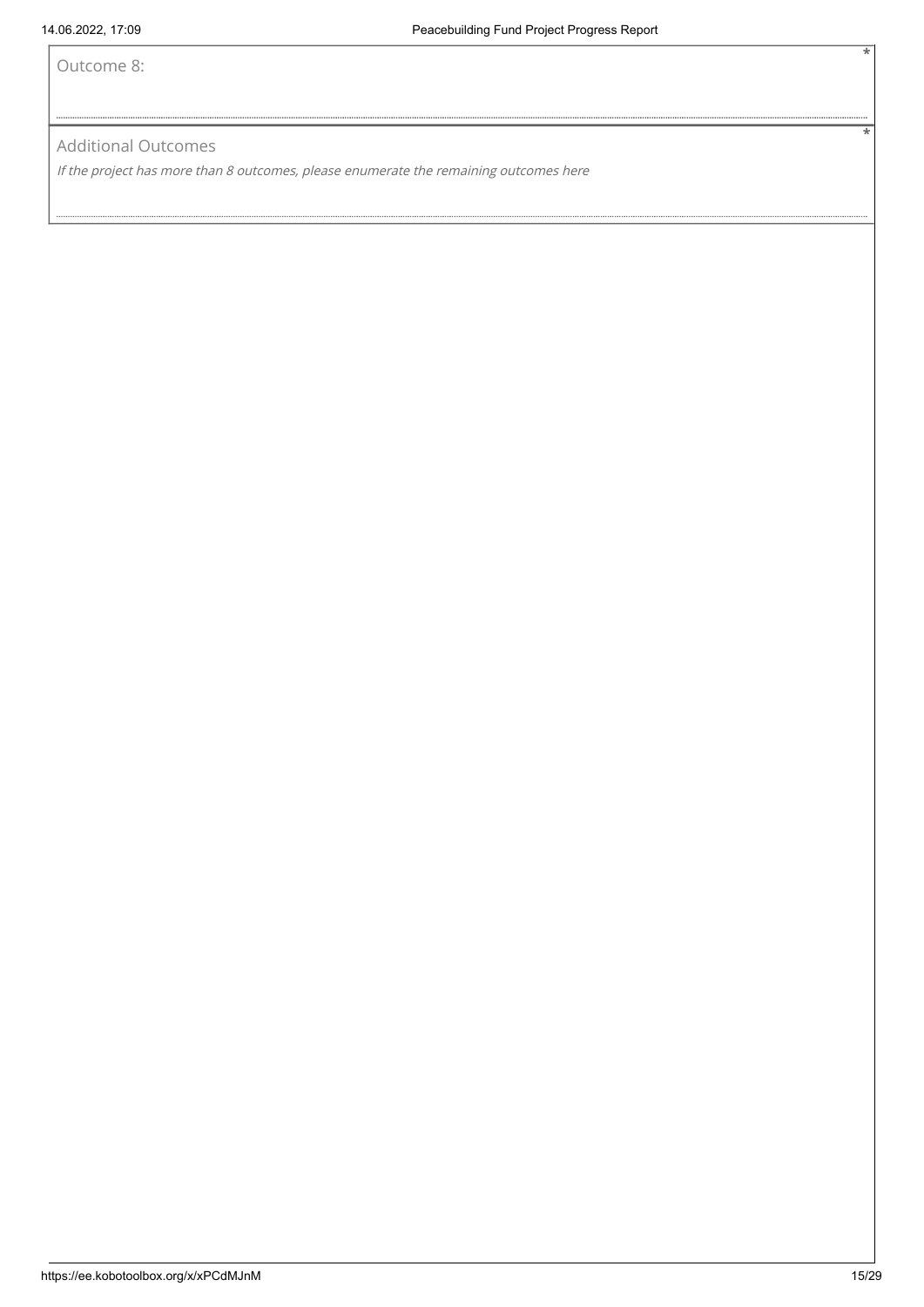| Outcome 1:                                                                                                                                                                                                  |  |
|-------------------------------------------------------------------------------------------------------------------------------------------------------------------------------------------------------------|--|
| A greater sense of shared and inclusive civic identity and trust enhanced through inter-group<br>dialogue, inclusive and accountable governance and stronger capacities for prevention and<br>peacebuilding |  |
| Rate the current status of the outcome progress<br>1. Off Track $\qquad$ 2. On Track $\qquad$ 3. On Track with evidence of peacebuilding results                                                            |  |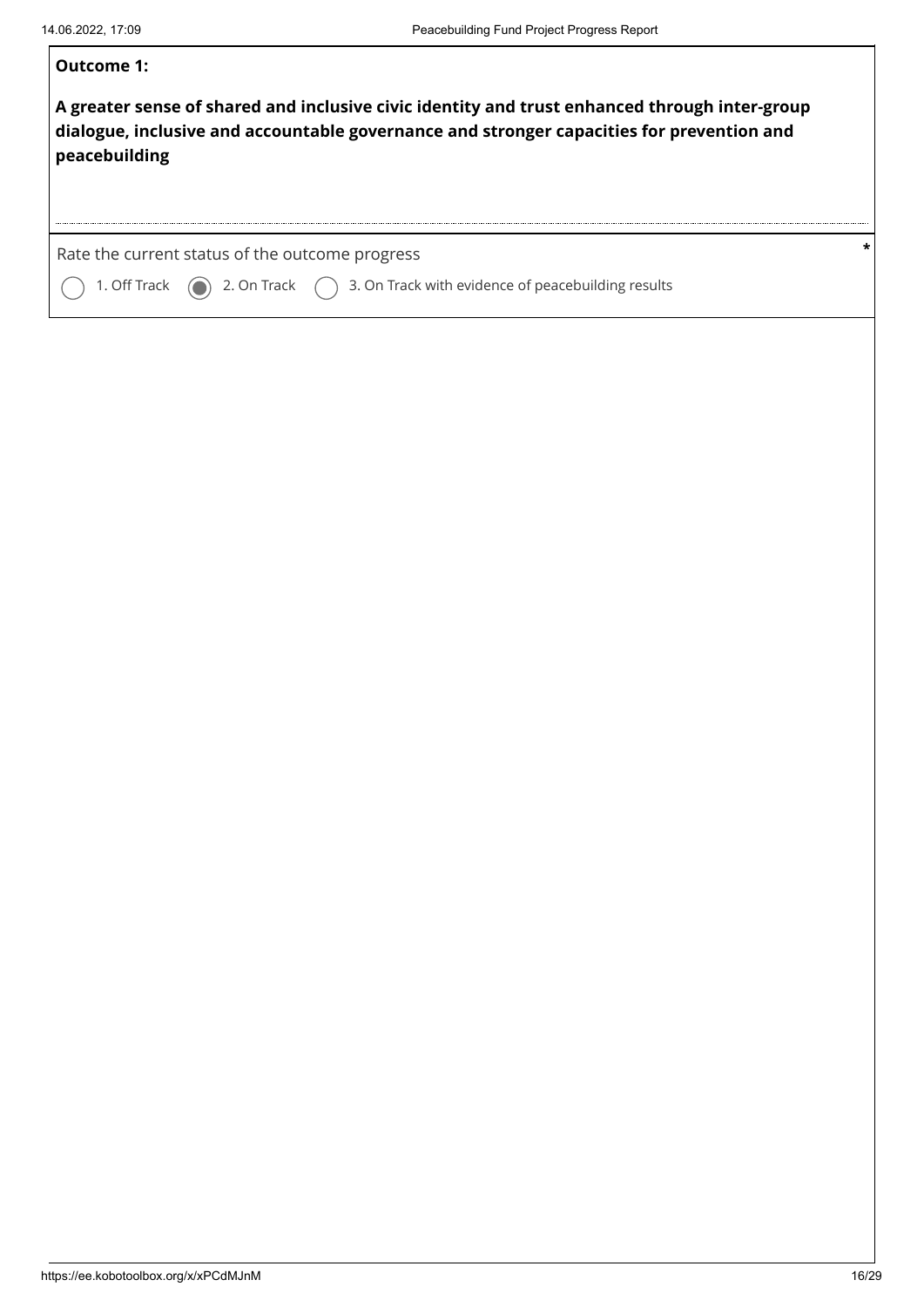#### Progress summary

Please limit your response to 3000 characters including spaces.

#### **Output 1:**

**The project conducted series of consultations with national counterparts on creating a whole-of-government I4P at all levels by combining various IMCMs aimed at social cohesion such as Kyrgyz Jarany, State Concept on Religious Affairs, Youth Development Concept, PVE, Concept on Spiritual and Moral Development of the Person, President's Decree on National Tradition. Agreements reached to sustain LSGs' role within the entire I4P by revising respective legal framework.** 

**Scoping mission to Balykchy and Tokmok identified entry points for collaborative programming. Parents and siblings bring young children to child development centres, providing opportunity to identify interested teenagers for Ureport and youth-led peacebuilding and to conduct sessions on peace, tolerance and diversity. Participatory local governance regulations approved by government, providing framework for youth participation nationwide with specific focus on peacebuilding in seven project locations.** 

**In targeted communities 100 young activists and people with disabilities identified and trained on civic identity, human rights, diversity and participative decision-making.** 

#### **Output 2:**

**Consultations are continued with the Situation Centre of the Presidential Administration, the Ministry of Culture and the State Commission on Religious Affairs to find a common understanding on the structure and the content of the future EWER system. Preliminary results are that Situational Centre will serve as a central level body for aggregating data from across development sectors and synthetizing it for strategic decision-making for preventing the negative trends, tendencies.** 

**The project supported in the launch of 6 additional Public Reception Centers (PRCs) under the Ministry of Culture in Bishkek (4), Naryn (1) and Talas (1) cities by purchasing basic furniture and computer equipment.** 

**U-report recognised as useful online tool for engaging with youth. It was agreed that Ministry of Culture will lead first actions following first social cohesion U-report poll in seven locations. U-Report will also support baseline and endline survey.**

#### **Output 3:**

**Project trained 80 representatives of national and regional level media and journalists, in development and approval of Government-led Communication and Media Plans aimed at developing narratives, media products and dissemination for raising public awareness on the values of civic identity, inclusion, tolerance.** 

**Youth-led organisation in peacebuilding and social cohesion work identified to roll out of youth-led peacebuilding initiatives. Agreements with Ministry of Education reached to develop training on a) peacebuilding in child development centres b) multilingual education for child development centre staff and parents.** 

**In target communities 100 members of Women's Councils under local authorities trained on civic identity, human rights, diversity, and participative decision-making.**

Indicate any additional analysis on how Gender Equality and Women's Empowerment and/or Youth Inclusion and Responsiveness has been ensured under this Outcome

Please limit your response to 1500 characters including spaces.

**Both joint AWP and M&E plans developed through gender-sensitivity angles. Training of 100 women councillors was entirely aimed at Women's Empowerment and provided them with the necessary skills and tools to participate effectively in decision-making processes. Youth (approximately 60% girls) will be recruited as U-reporters to scan the environment, report on trust and cohesion and mobilised to participate in local governance and/or community-led solutions for improving social cohesion.**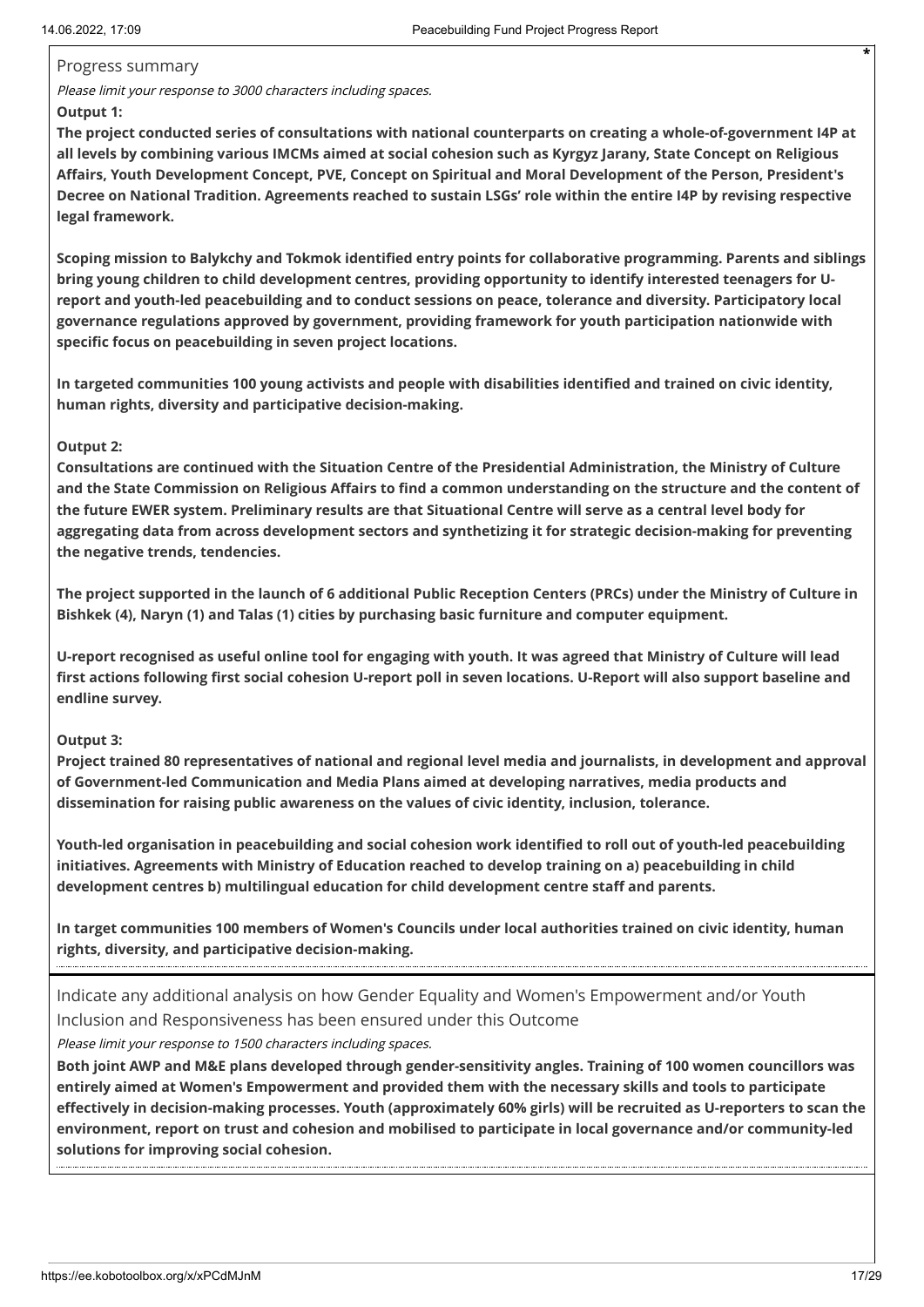| <b>Outcome 2:</b>                                                                                                                                                                                                                   |
|-------------------------------------------------------------------------------------------------------------------------------------------------------------------------------------------------------------------------------------|
| Rate the current status of the outcome progress<br>2. On Track $\bigcap$ 3. On Track with evidence of peacebuilding results<br>1. Off Track                                                                                         |
| Progress summary<br>Please limit your response to 3000 characters including spaces.                                                                                                                                                 |
| Indicate any additional analysis on how Gender Equality and Women's Empowerment and/or Youth<br>Inclusion and Responsiveness has been ensured under this Outcome<br>Please limit your response to 1500 characters including spaces. |
| <b>Outcome 3:</b>                                                                                                                                                                                                                   |
| Rate the current status of the outcome progress<br>2. On Track $\bigcap$ 3. On Track with evidence of peacebuilding results<br>1. Off Track                                                                                         |
| Progress summary<br>Please limit your response to 3000 characters including spaces.                                                                                                                                                 |
| Indicate any additional analysis on how Gender Equality and Women's Empowerment and/or Youth<br>Inclusion and Responsiveness has been ensured under this Outcome<br>Please limit your response to 1500 characters including spaces. |
| <b>Outcome 4:</b>                                                                                                                                                                                                                   |
| Rate the current status of the outcome progress<br>1. Off Track<br>2. On Track $\bigcap$ 3. On Track with evidence of peacebuilding results                                                                                         |
| Progress summary<br>Please limit your response to 3000 characters including spaces.                                                                                                                                                 |
| Indicate any additional analysis on how Gender Equality and Women's Empowerment and/or Youth<br>Inclusion and Responsiveness has been ensured under this Outcome<br>Please limit your response to 1500 characters including spaces. |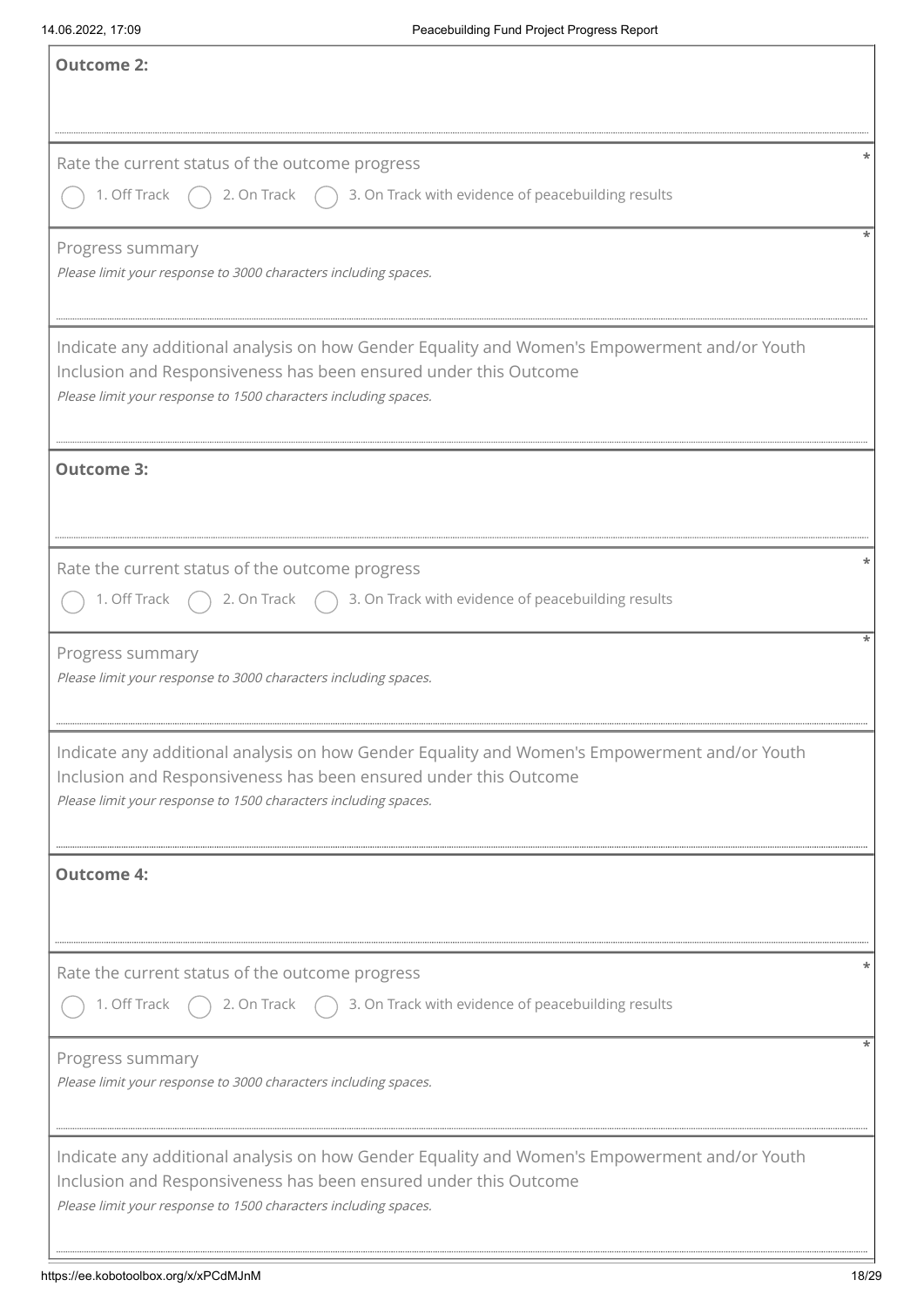| <b>Outcome 5:</b>                                                                                                                                                                                                                   |
|-------------------------------------------------------------------------------------------------------------------------------------------------------------------------------------------------------------------------------------|
| Rate the current status of the outcome progress<br>2. On Track $\bigcap$ 3. On Track with evidence of peacebuilding results<br>1. Off Track                                                                                         |
| Progress summary<br>Please limit your response to 3000 characters including spaces.                                                                                                                                                 |
| Indicate any additional analysis on how Gender Equality and Women's Empowerment and/or Youth<br>Inclusion and Responsiveness has been ensured under this Outcome<br>Please limit your response to 1500 characters including spaces. |
| <b>Outcome 6:</b>                                                                                                                                                                                                                   |
| Rate the current status of the outcome progress<br>$\bigcap$ 3. On Track with evidence of peacebuilding results<br>1. Off Track<br>2. On Track                                                                                      |
| Progress summary<br>Please limit your response to 3000 characters including spaces.                                                                                                                                                 |
| Indicate any additional analysis on how Gender Equality and Women's Empowerment and/or Youth<br>Inclusion and Responsiveness has been ensured under this Outcome<br>Please limit your response to 1500 characters including spaces. |
| <b>Outcome 7:</b>                                                                                                                                                                                                                   |
| Rate the current status of the outcome progress<br>1. Off Track<br>2. On Track $\bigcap$ 3. On Track with evidence of peacebuilding results                                                                                         |
| Progress summary<br>Please limit your response to 3000 characters including spaces.                                                                                                                                                 |
| Indicate any additional analysis on how Gender Equality and Women's Empowerment and/or Youth<br>Inclusion and Responsiveness has been ensured under this Outcome<br>Please limit your response to 1500 characters including spaces. |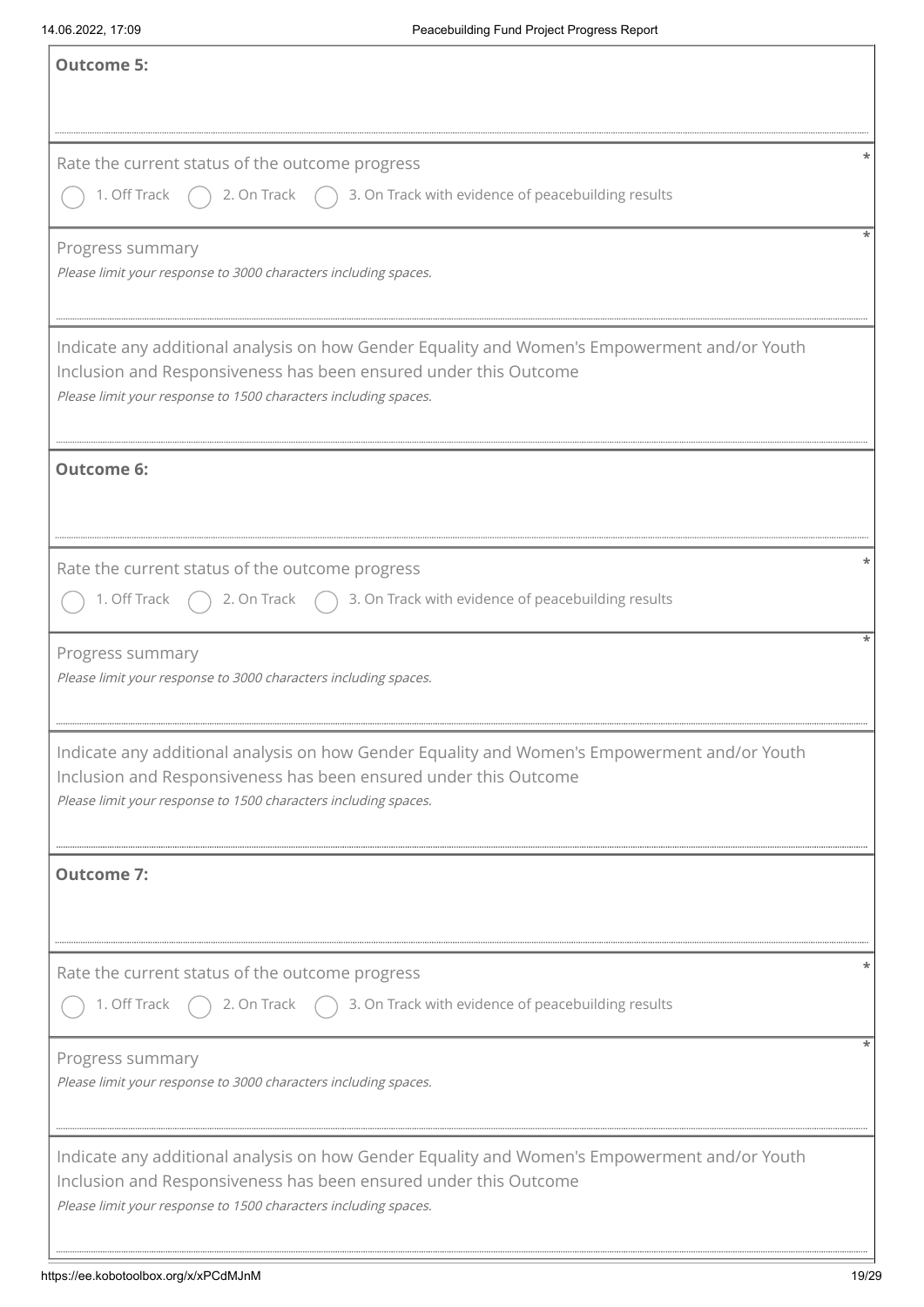# **INDICATOR BASED PERFORMANCE ASSESSMENT**

- If an outcome has more than 3 indicators , select the 3 most relevant ones with most relevant progress to highlight.
- Where it has not been possible to collect data on indicators, state this and provide any explanation. Provide gender and age disaggregated data. (300 characters max per entry)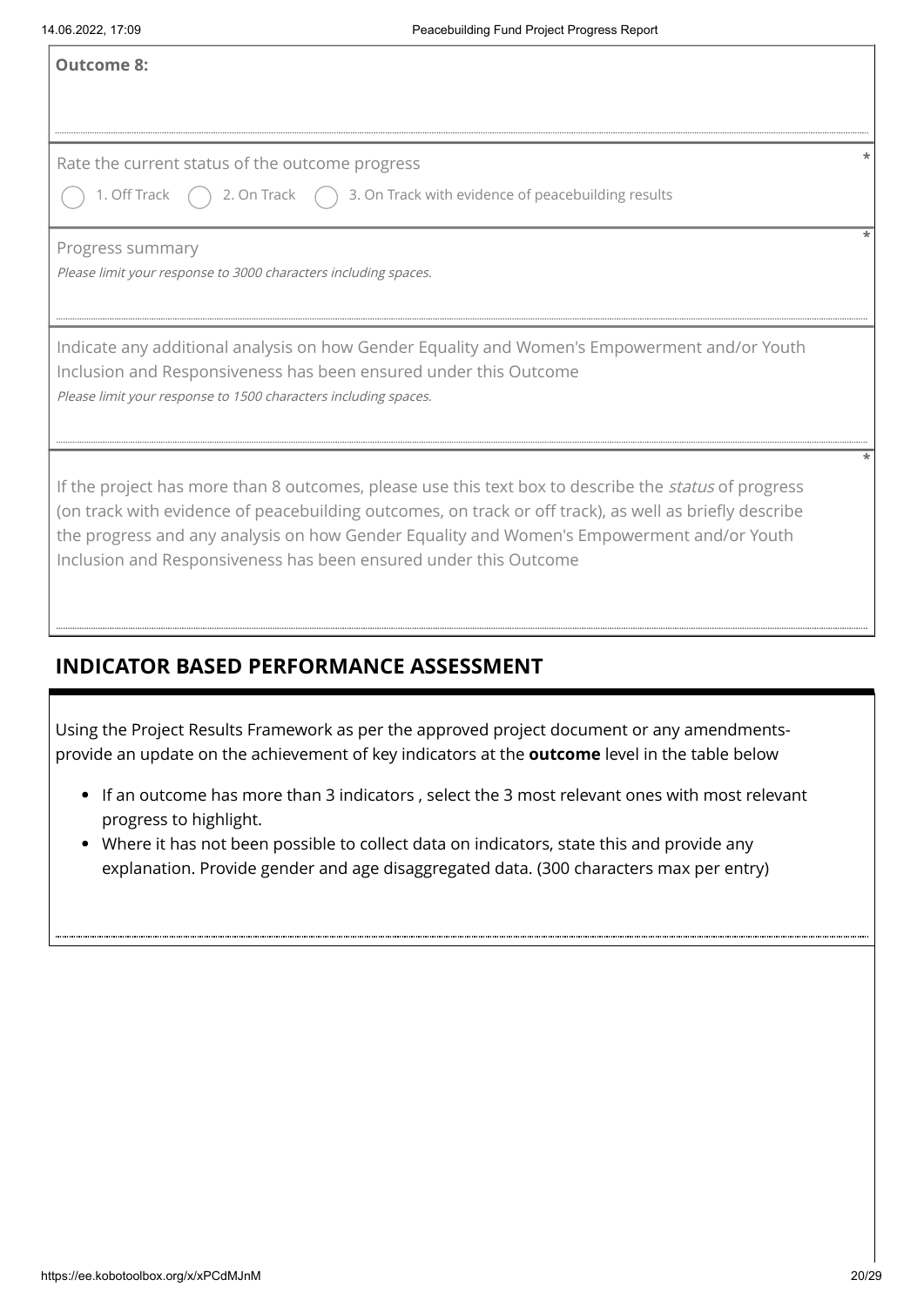# **» Outcome 1: A greater sense of shared and inclusive civic identity and trust enhanced through inter-group dialogue, inclusive and accountable governance and stronger capacities for prevention and peacebuilding**

| Outcom<br>e 1 | Perform<br>ance<br>Indicator<br>S                                                                                                              | Indicator<br><b>Baseline</b>        | End of<br>Project<br>Indicator<br>Target | Indicator<br>Mileston<br>$\mathsf{e}$ | Current<br>Indicator<br>progress | Reasons<br>for<br>Variance<br>/ Delay<br>(if any)                                                                                                                                                                                   |
|---------------|------------------------------------------------------------------------------------------------------------------------------------------------|-------------------------------------|------------------------------------------|---------------------------------------|----------------------------------|-------------------------------------------------------------------------------------------------------------------------------------------------------------------------------------------------------------------------------------|
| 1.1           | <b>Indicator 1.1a</b><br><b>Fragile States</b><br>Index (FSI)                                                                                  | $FSI - 76,4$<br>(score)             | FSI - 74 (score)                         | N/A                                   | N/A                              | <b>Not Applicable</b><br>at this stage                                                                                                                                                                                              |
| 1.2           | <b>Outcome</b><br><b>Indicator 1.b</b><br><b>National Trust</b><br>Index (NTI)                                                                 | $NTI - 43,2$<br>(score for<br>LSGs) | $NTI - 45$<br>(score)                    | N/A                                   | N/A                              | <b>Not Applicable</b><br>at this stage                                                                                                                                                                                              |
| 1.3           | <b>Outcome</b><br><b>Indicator 1.c</b><br>A sense of<br>shared civic<br>identity and<br>trust<br>increased by<br>in target<br><b>locations</b> | <b>No</b>                           | Yes                                      | Yes                                   | Yes                              | <b>Baseline/Endline</b><br>Perception<br><b>Survey to be</b><br>organized to<br>provide<br>qualitative<br>and<br>quantitative<br>data. 1800<br>respondents<br>to be covered<br>(out of them<br>300 represent<br>a control<br>group) |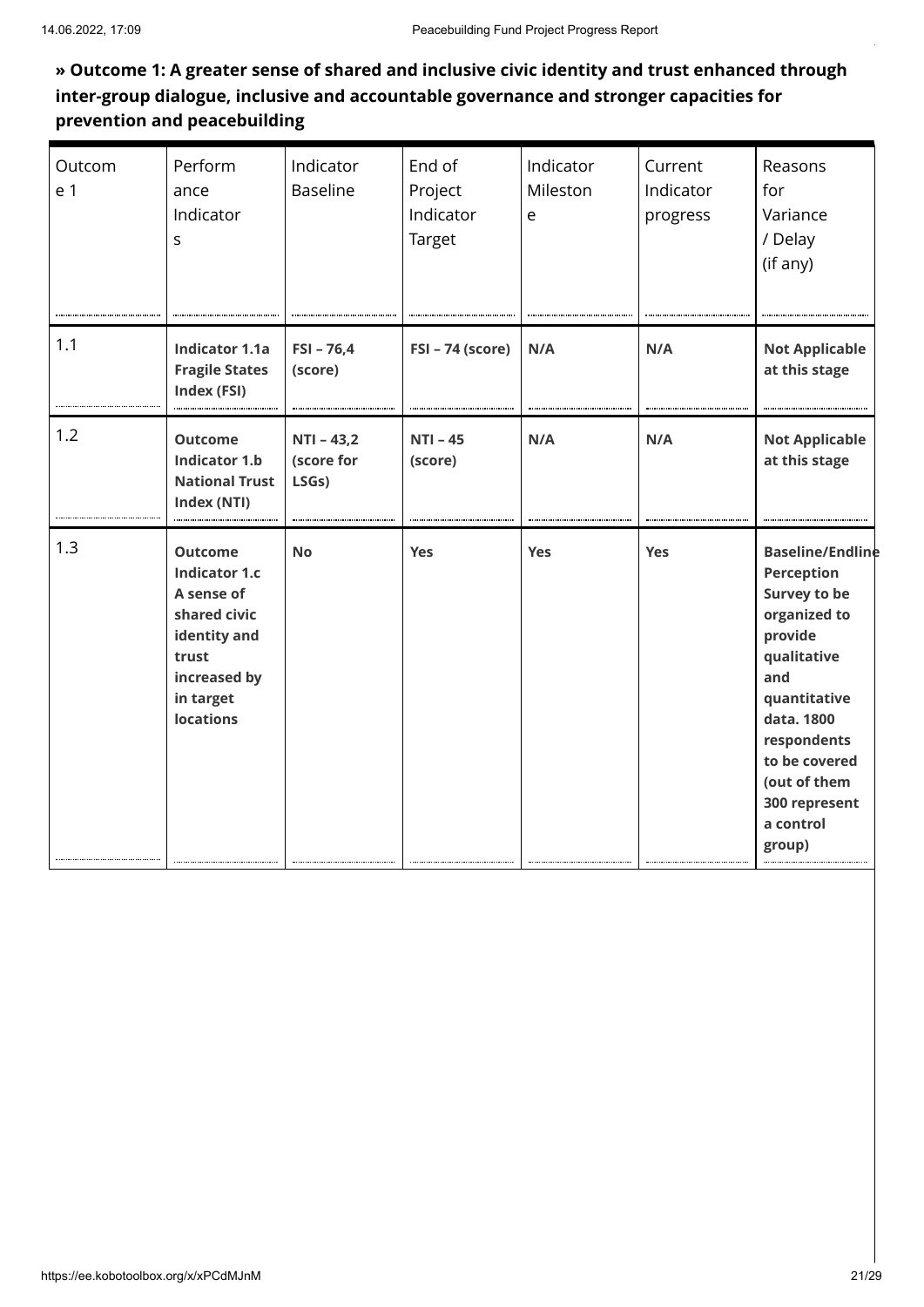#### **» Outcome 2:**

| Perform<br>ance<br>Indicator<br>S | Indicator<br>Baseline | End of<br>Project<br>Indicator<br>Target | Indicator<br>Mileston<br>e | Current<br>Indicator<br>progress | Reasons<br>for<br>Variance<br>/ Delay |
|-----------------------------------|-----------------------|------------------------------------------|----------------------------|----------------------------------|---------------------------------------|
|                                   |                       |                                          |                            |                                  | (if any)<br>                          |
|                                   |                       |                                          |                            |                                  |                                       |
|                                   |                       |                                          |                            |                                  |                                       |
|                                   |                       |                                          |                            |                                  |                                       |
|                                   |                       |                                          |                            |                                  |                                       |
|                                   |                       |                                          |                            |                                  |                                       |
|                                   | » Outcome 3:          |                                          |                            |                                  |                                       |

| Outcom | Perform   | Indicator | End of    | Indicator | Current   | Reasons  |
|--------|-----------|-----------|-----------|-----------|-----------|----------|
| e 3    | ance      | Baseline  | Project   | Mileston  | Indicator | for      |
|        | Indicator |           | Indicator | e         | progress  | Variance |
|        | S         |           | Target    |           |           | / Delay  |
|        |           |           |           |           |           | (if any) |
|        |           |           |           |           |           |          |
|        |           |           |           |           |           |          |
| 3.1    |           |           |           |           |           |          |
|        |           |           |           |           |           |          |
|        |           |           |           |           |           |          |
| 3.2    |           |           |           |           |           |          |
|        |           |           |           |           |           |          |
|        |           |           |           |           |           |          |
| 3.3    |           |           |           |           |           |          |
|        |           |           |           |           |           |          |
|        |           |           |           |           |           |          |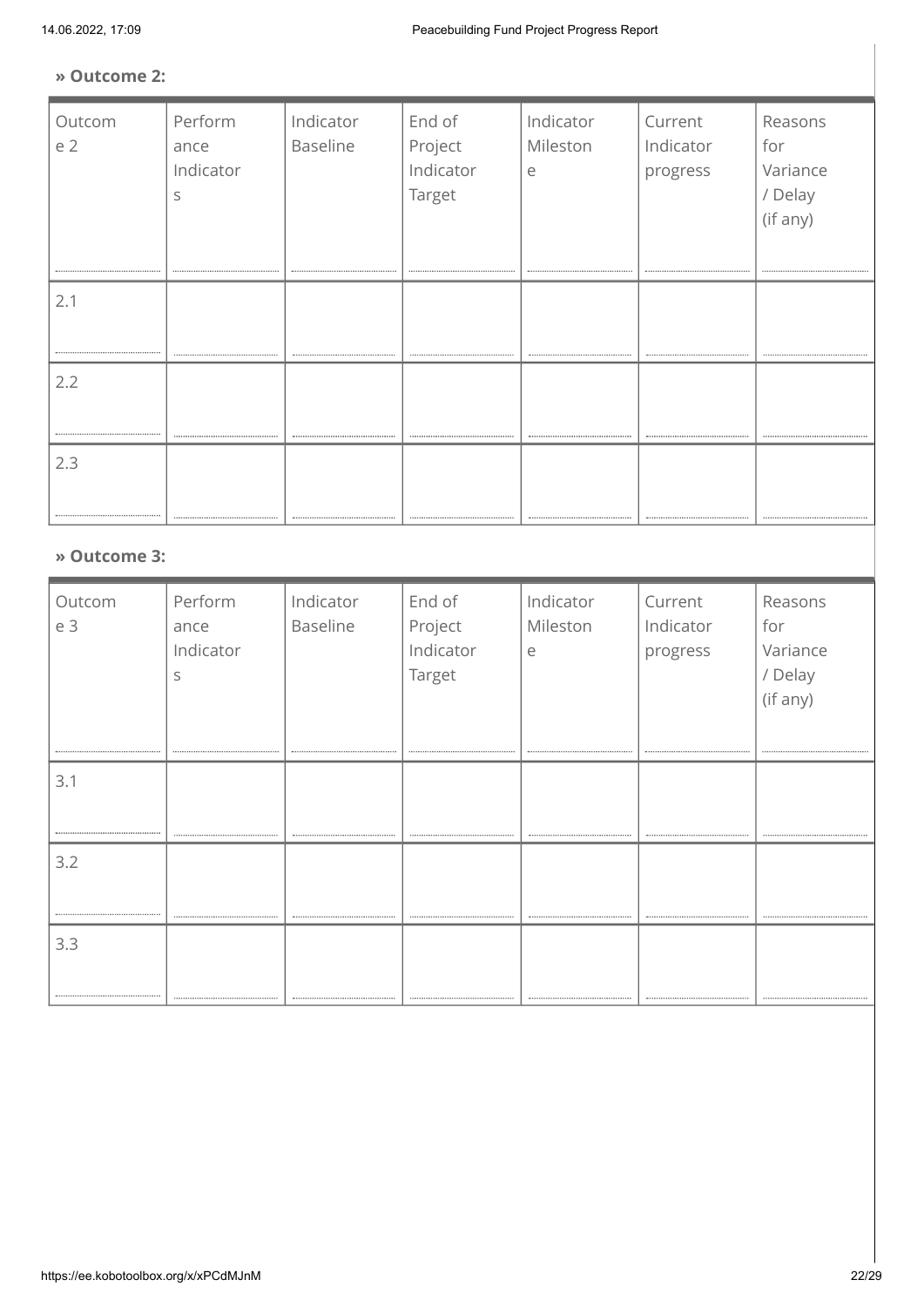#### **» Outcome 4:**

| Outcom | Perform      | Indicator       | End of    | Indicator | Current   | Reasons  |  |  |  |
|--------|--------------|-----------------|-----------|-----------|-----------|----------|--|--|--|
| e 4    | ance         | <b>Baseline</b> | Project   | Mileston  | Indicator | for      |  |  |  |
|        | Indicator    |                 | Indicator | e         | progress  | Variance |  |  |  |
|        | S            |                 | Target    |           |           | / Delay  |  |  |  |
|        |              |                 |           |           |           | (if any) |  |  |  |
|        |              |                 |           |           |           |          |  |  |  |
|        |              |                 |           |           |           |          |  |  |  |
| 4.1    |              |                 |           |           |           |          |  |  |  |
|        |              |                 |           |           |           |          |  |  |  |
|        |              |                 |           |           |           |          |  |  |  |
| 4.2    |              |                 |           |           |           |          |  |  |  |
|        |              |                 |           |           |           |          |  |  |  |
|        |              |                 |           |           |           |          |  |  |  |
| 4.3    |              |                 |           |           |           |          |  |  |  |
|        |              |                 |           |           |           |          |  |  |  |
|        |              |                 |           |           |           |          |  |  |  |
|        |              |                 |           |           |           |          |  |  |  |
|        | » Outcome 5: |                 |           |           |           |          |  |  |  |

#### **» Outcome 5:**

| Outcom<br>e 5 | Perform<br>ance<br>Indicator<br>S | Indicator<br><b>Baseline</b> | End of<br>Project<br>Indicator<br>Target | Indicator<br>Mileston<br>e | Current<br>Indicator<br>progress | Reasons<br>for<br>Variance<br>/ Delay<br>(if any) |
|---------------|-----------------------------------|------------------------------|------------------------------------------|----------------------------|----------------------------------|---------------------------------------------------|
| 5.1           |                                   |                              |                                          |                            |                                  |                                                   |
|               |                                   |                              |                                          |                            |                                  |                                                   |
| 5.2           |                                   |                              |                                          |                            |                                  |                                                   |
|               |                                   |                              |                                          |                            |                                  |                                                   |
| 5.3           |                                   |                              |                                          |                            |                                  |                                                   |
|               |                                   | ---------------------------  |                                          |                            | --------------------------       |                                                   |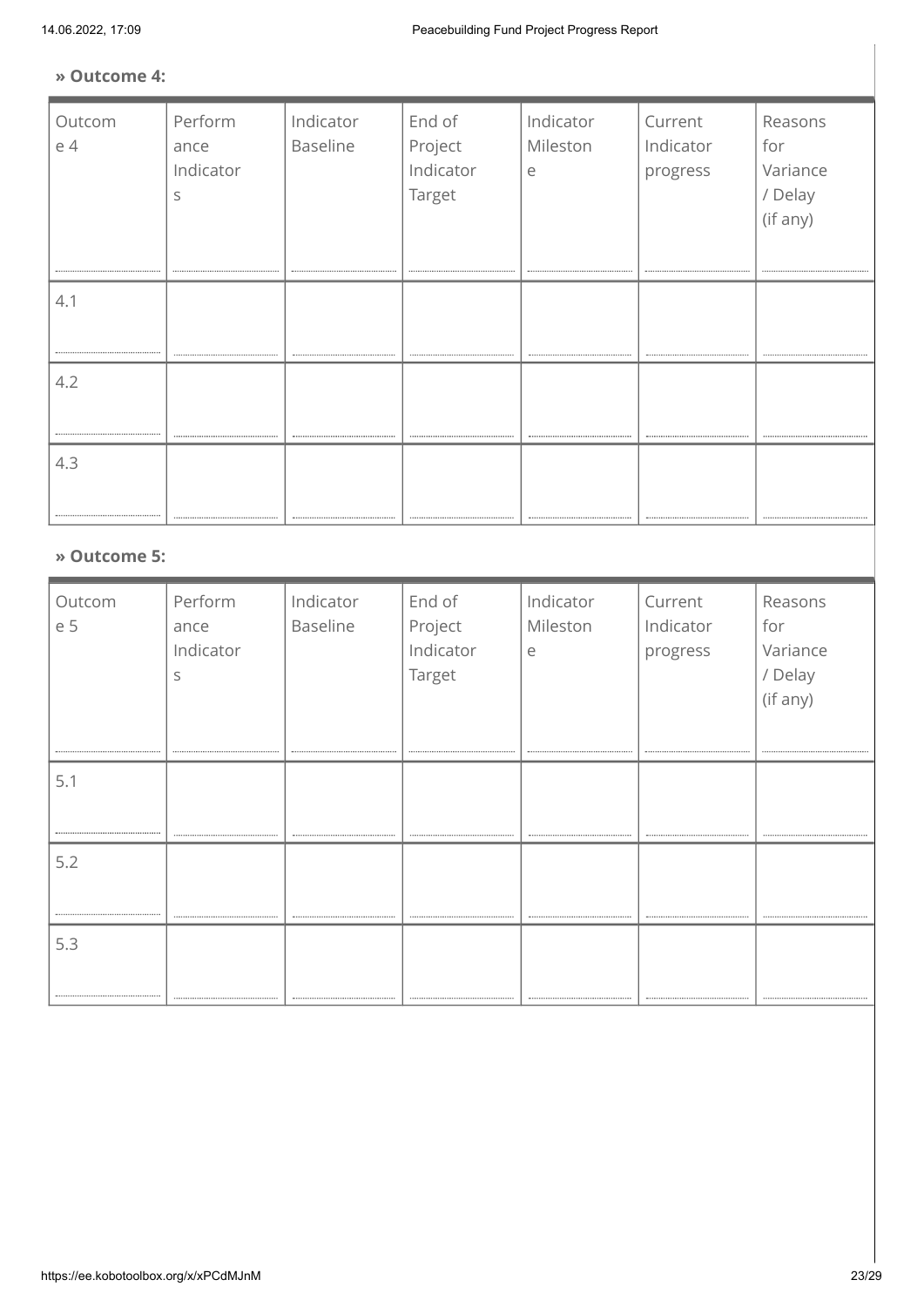#### **» Outcome 6:**

| Outcom<br>e 6 | Perform<br>ance<br>Indicator<br>S | Indicator<br>Baseline | End of<br>Project<br>Indicator<br>Target | Indicator<br>Mileston<br>e | Current<br>Indicator<br>progress | Reasons<br>for<br>Variance<br>/ Delay<br>(if any) |
|---------------|-----------------------------------|-----------------------|------------------------------------------|----------------------------|----------------------------------|---------------------------------------------------|
|               |                                   |                       |                                          |                            |                                  |                                                   |
| 6.1           |                                   |                       |                                          |                            |                                  |                                                   |
|               |                                   |                       |                                          |                            |                                  |                                                   |
| 6.2           |                                   |                       |                                          |                            |                                  |                                                   |
|               |                                   |                       |                                          |                            |                                  |                                                   |
|               |                                   |                       |                                          |                            |                                  |                                                   |
| 6.3           |                                   |                       |                                          |                            |                                  |                                                   |
|               |                                   |                       |                                          |                            |                                  |                                                   |
|               |                                   |                       |                                          |                            |                                  |                                                   |
| » Outcome 7:  |                                   |                       |                                          |                            |                                  |                                                   |

| Outcom<br>e 7 | Perform<br>ance<br>Indicator<br>S | Indicator<br><b>Baseline</b>  | End of<br>Project<br>Indicator<br>Target | Indicator<br>Mileston<br>e | Current<br>Indicator<br>progress | Reasons<br>for<br>Variance<br>/ Delay<br>(if any) |
|---------------|-----------------------------------|-------------------------------|------------------------------------------|----------------------------|----------------------------------|---------------------------------------------------|
| 7.1           |                                   |                               |                                          |                            |                                  |                                                   |
| 7.2           |                                   |                               |                                          |                            |                                  |                                                   |
| 7.3           |                                   | ----------------------------- |                                          |                            |                                  |                                                   |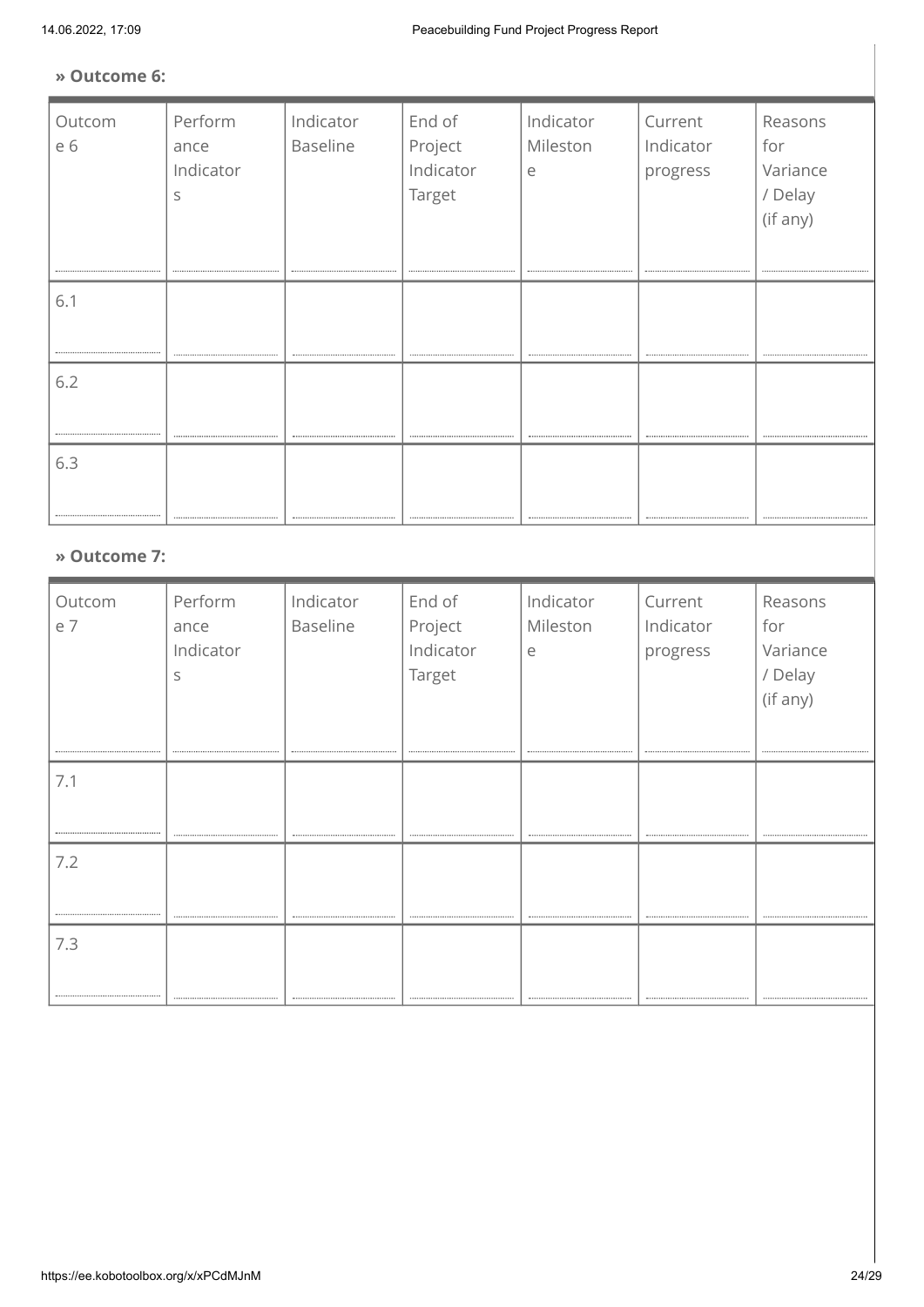#### **» Outcome 8:**

| Outcom<br>e 8 | Perform<br>ance<br>Indicator<br>S | Indicator<br>Baseline | End of<br>Project<br>Indicator<br>Target | Indicator<br>Mileston<br>e | Current<br>Indicator<br>progress | Reasons<br>for<br>Variance<br>/ Delay<br>(if any) |
|---------------|-----------------------------------|-----------------------|------------------------------------------|----------------------------|----------------------------------|---------------------------------------------------|
| 8.1           |                                   |                       |                                          |                            |                                  |                                                   |
| 8.2           |                                   |                       |                                          |                            |                                  |                                                   |
| 8.3           |                                   |                       |                                          |                            |                                  |                                                   |

If the project has more than 8 outcomes, use this space to describe progress on progress on indicators for the remaining outcomes

# **PART III: Cross-Cutting Issues**

Please indicate any significant project-related events anticipated in the next six months, i.e. national dialogues, youth congresses, film screenings, etc.

Please limit your response to 3000 characters including spaces.

**The project plans to provide technical support in developing recommendations aimed at building I4P, decentralizing conflict prevention functions to local self-governments and strengtnening cohesive action planning of the memberinstitutions of Kyrgyz Jarany IMCM. The project plans to launch activities aimed at structuring the methodology of EWER system within the Ministry of Culture.** 

**The project will conduct missions to five locations in the south with youth-led implementing partner. The objective is to introduce the project, promote the role of youth in peacebuilding, clarify the linkages between the different areas of work and identify and mobilise youth participants. Training of U-reporters, youth, LSGs, staff of early childhood development centres and parents on peace, tolerance and diversity will start in August.**

**The project plans to continue training for youth and women councillors in the remaining three target communities on human rights and non-discrimination, civic identity and diversity, and participation in decision-making processes. Support for the formation/activation of dialogue platforms at the local government level is also planned. Support for government and civil society efforts to promote equality legislation is planned to be organised.**

In a few sentences, explain whether the project has had a positive *human impact*. May include anecdotal stories about the project's positive effect on the people's lives. Include direct quotes where possible or weblinks to strategic communications pieces.

This is an optional question. You may leave it unanswered if not relevant(2000 character limit) **Not applicable at this stage.**

**\***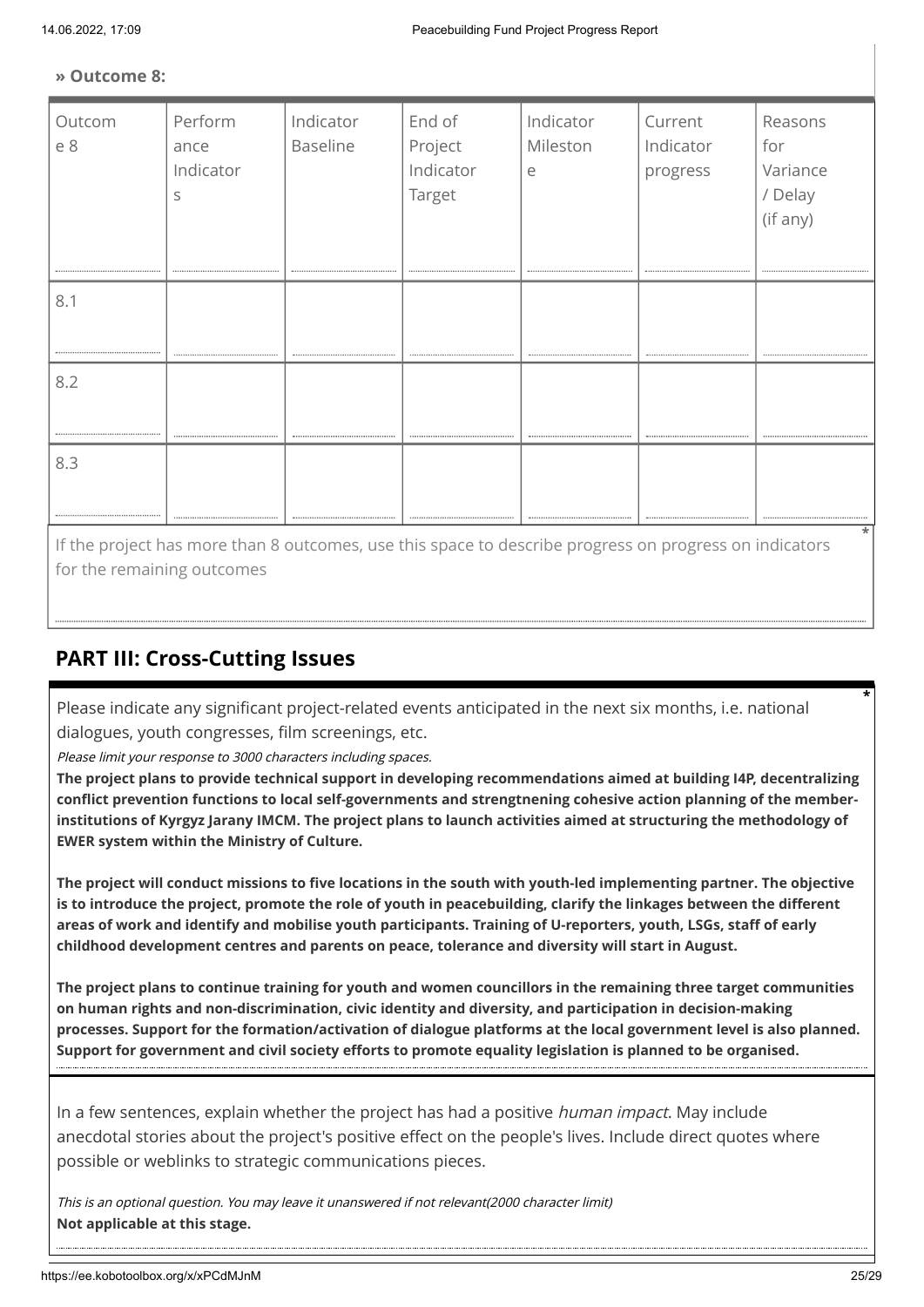| You can also upload upto 3 files in various formats (picture files, powerpoint, pdf, video, etc) to<br>illustrate the human impact of the project<br><b>OPTIONAL</b> |
|----------------------------------------------------------------------------------------------------------------------------------------------------------------------|
| File 1                                                                                                                                                               |
| <b>OPTIONAL</b>                                                                                                                                                      |
| Нажмите для загрузки файла. (<10МВ)                                                                                                                                  |
| File 2                                                                                                                                                               |
| <b>OPTIONAL</b>                                                                                                                                                      |
| Нажмите для загрузки файла. (<10МВ)                                                                                                                                  |
| File 3                                                                                                                                                               |
| <b>OPTIONAL</b>                                                                                                                                                      |
| Нажмите для загрузки файла. (<10МВ)                                                                                                                                  |
| You can also add upto 3 links to online resources which illustrate the human impact of the project<br><b>OPTIONAL</b>                                                |
| Link 1                                                                                                                                                               |
| <b>OPTIONAL</b>                                                                                                                                                      |
| Link 2                                                                                                                                                               |
| <b>OPTIONAL</b>                                                                                                                                                      |
| Link 3                                                                                                                                                               |
| <b>OPTIONAL</b>                                                                                                                                                      |

#### **» Monitoring**

**\*** Please list monitoring activities undertaken in the reporting period Please limit your response to 1000 characters including spaces. **The project developed a joint M&E plan and TOR for base-line survey and conducted first field visits to target locations. \***Do outcome indicators have baselines? If only some of the outcome indicators have baselines, select 'yes' yes C no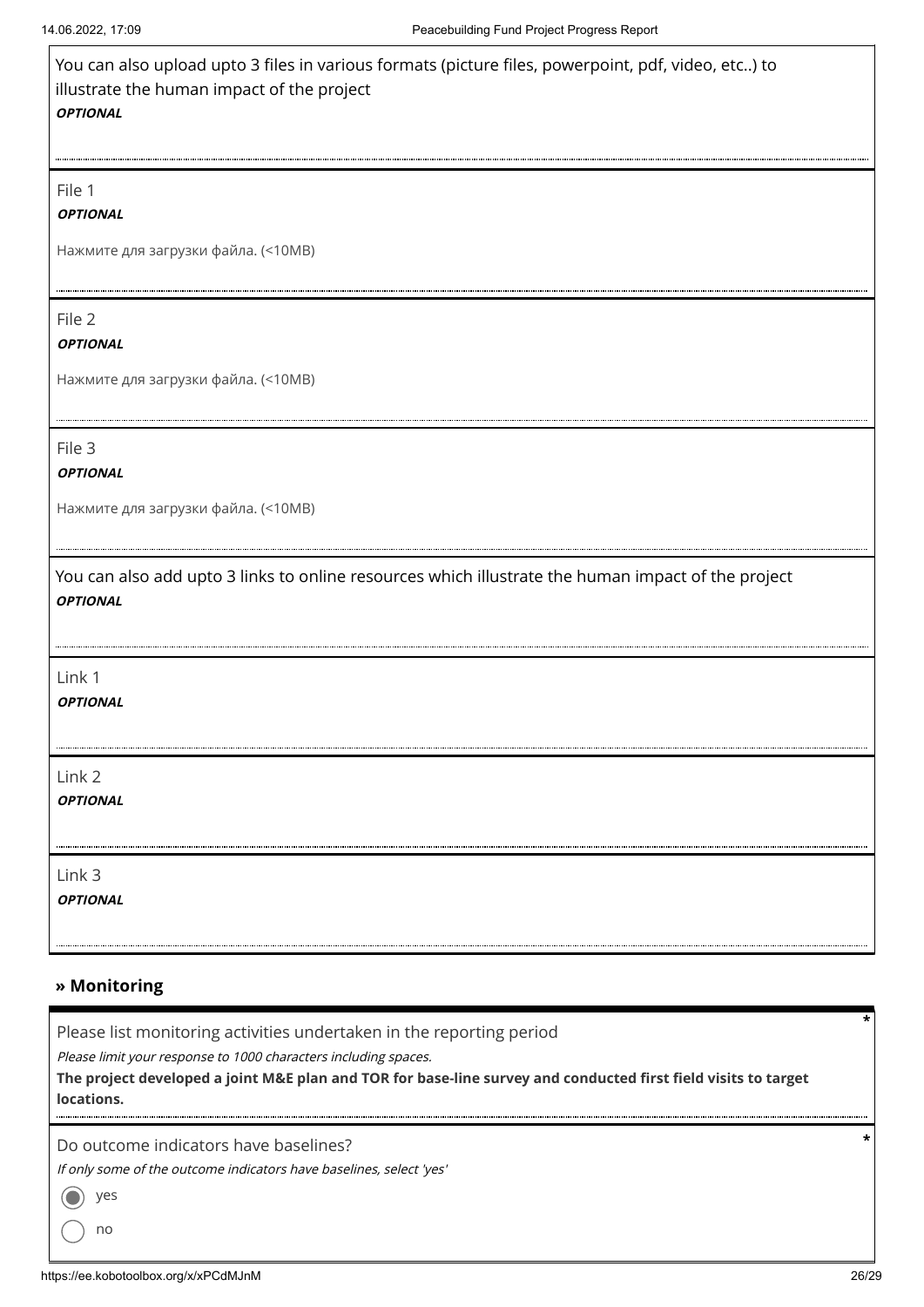| Please provide a brief description<br>Please limit your response to 3000 characters including spaces.<br>Indicator 1.1a Fragile States Index (FSI): baseline – 76,4 (score). Outcome Indicator 1.b National Trust Index: baseline -<br>45 (score). |
|----------------------------------------------------------------------------------------------------------------------------------------------------------------------------------------------------------------------------------------------------|
| $\star$<br>Has the project launched perception surveys or other community-based data collection?<br>ves<br>no                                                                                                                                      |
| Please provide a brief description<br>Please limit your response to 3000 characters including spaces.                                                                                                                                              |

### **» Evaluation**

| $\star$<br>Has an evaluation been conducted during the reporting period?<br>ves<br>no                                                                  |  |
|--------------------------------------------------------------------------------------------------------------------------------------------------------|--|
| Evaluation budget (in USD):<br>60000                                                                                                                   |  |
| If project will end in next six months, describe the evaluation preparations<br>Please limit your response to 3000 characters including spaces.<br>N/A |  |

# **» Catalytic Effect**

| Catalytic Effect (financial): Has the project led to additional funding from other sources? | $\star$ |
|---------------------------------------------------------------------------------------------|---------|
| ( ) yes                                                                                     |         |
| $\odot$ no                                                                                  |         |
| If yes, how many additional grants or donors has the project leveraged?                     |         |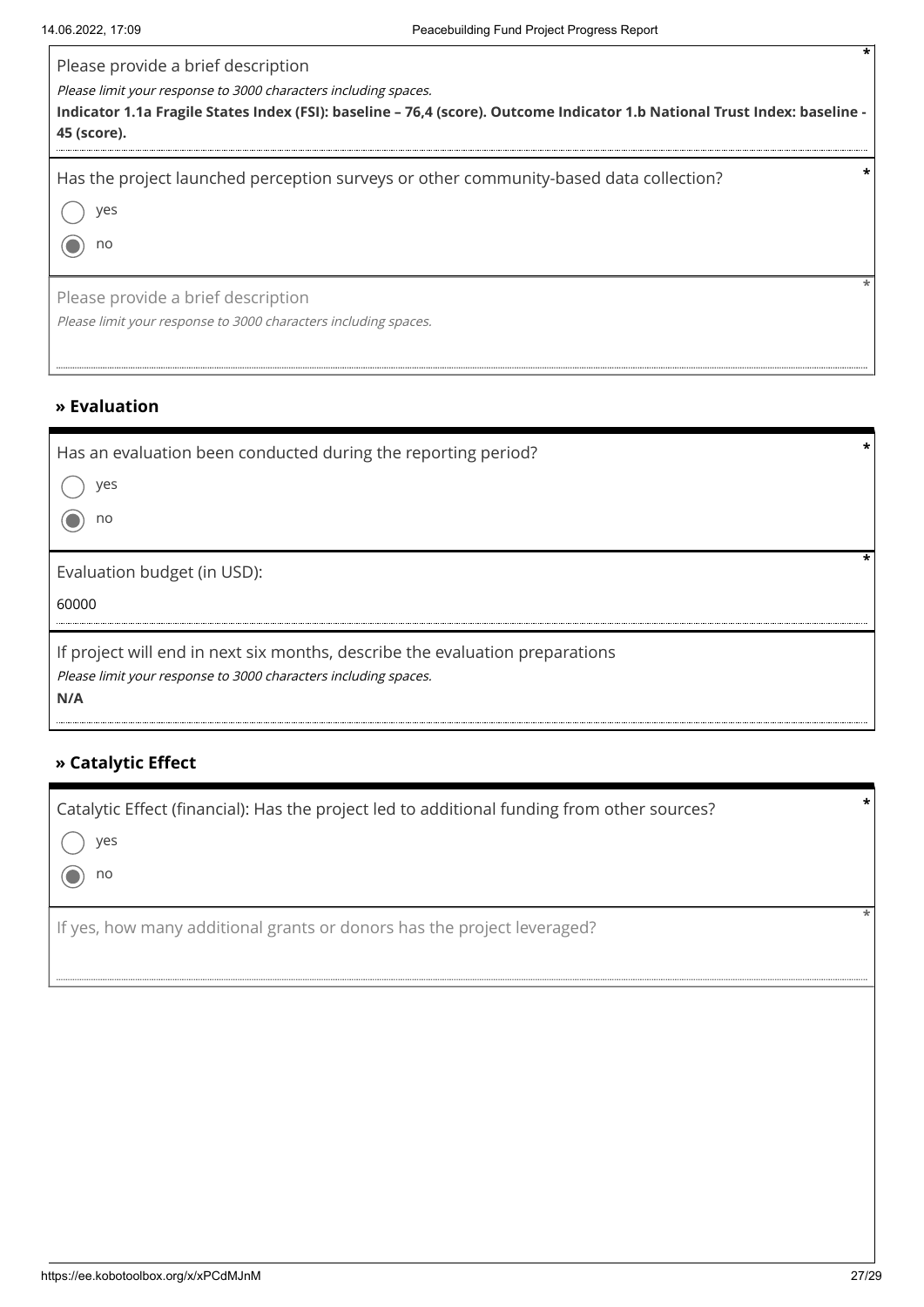| Catalytic Effect (non-financial): Has the project enabled or created a larger or longer-term<br>peacebuilding change to occur? | $\star$ |
|--------------------------------------------------------------------------------------------------------------------------------|---------|
| No catalytic effect                                                                                                            |         |
| Some catalytic effect                                                                                                          |         |
| Significant catalytic effect                                                                                                   |         |
| Very Significant catalytic effect                                                                                              |         |
| Don't Know                                                                                                                     |         |
| Too early to tell                                                                                                              |         |
| Please describe how the project has had a (non-financial) catalytic effect                                                     | *       |

Please limit your response to 3000 characters including spaces.

**The Government of the Kyrgyz Republic approved and signed the Decree on participatory local governance (youth and child friendly local governance). All 33 cities of the Kyrgyz Republic will participate in this initiative. There are a set of 26 indicators related to youth and child from which the government can assess the participatory nature of local governance. Leveraging the opportunity to support this initiative within this project and nationwide, UNICEF will ensure that all stakeholders in all 33 cities are oriented on peace, tolerance and diversity. As part of this National Youth Coordinating Council under Ministry of Culture, Information, Sport and Youth Policy will launch the nationwide participatory local governance initiative and establish a secretariat under the Ministry that will manage Youth Coordinating Councils working with the donor community, private sector, youth non-governmental organisations and universities as part of promoting youth participation in decision-making and bringing peacebuilding issues to a wider audience.**

# **PART IV: COVID-19**

Please respond to these questions if the project underwent any monetary or non-monetary adjustments due to the COVID-19 pandemic.

This section is optional. You can leave it blank if not relevant

Monetary adjustments:

Please indicate the total amount in USD of adjustments due to COVID-19:

 $\Omega$ 

Non-monetary adjustments: Please indicate any adjustments to the project which did not have any financial implications:

Please limit your response to 3000 characters including spaces. **N/A**